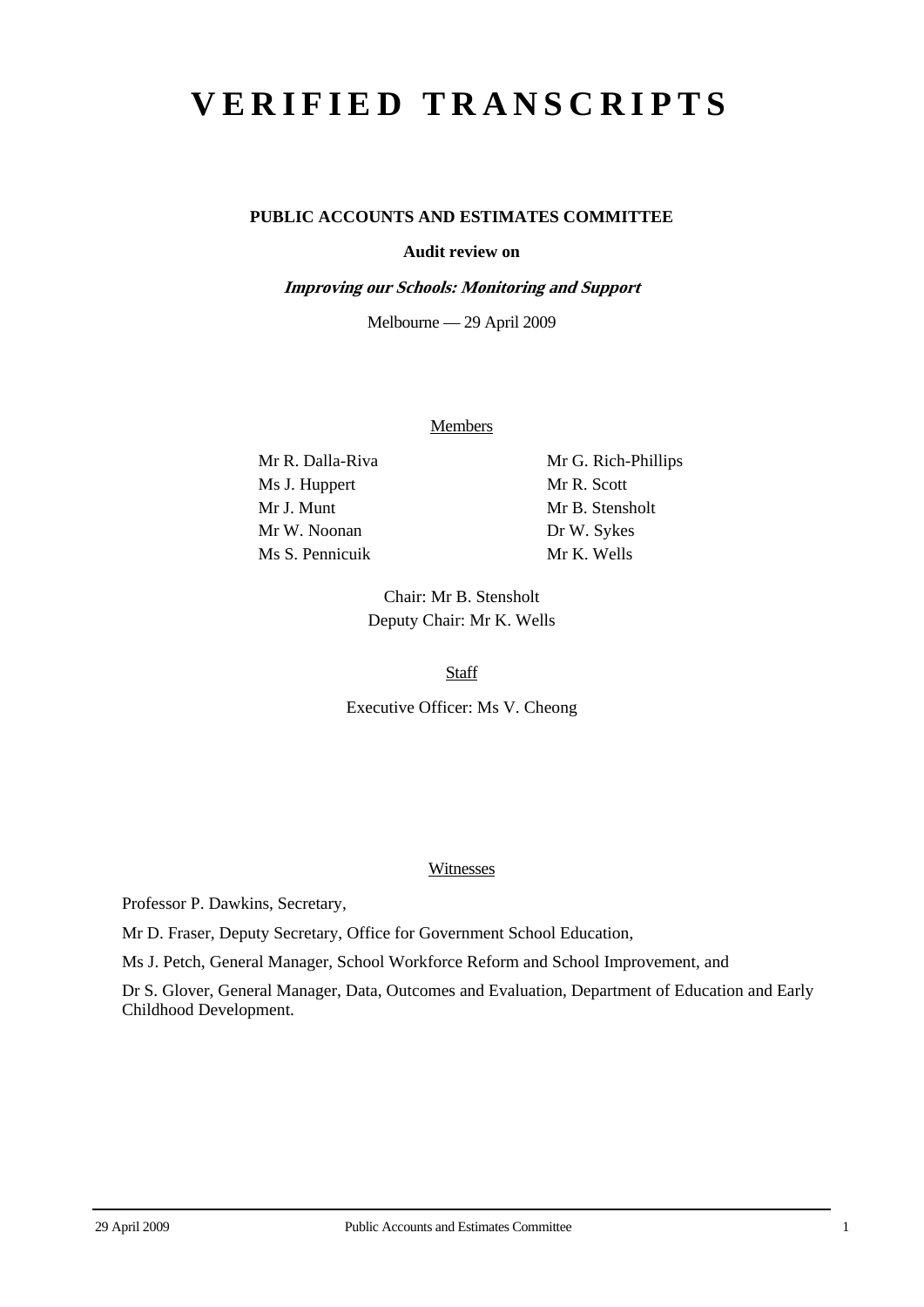**The CHAIR** — I declare open the Public Accounts and Estimates Committee hearings on the review of the Auditor-General's audit findings and recommendations August 2007 to February 2008 addressing the following audit, *Improving Our Schools: Monitoring and Support*. On behalf of the Committee I welcome Professor Peter Dawkins, Secretary of the Department of Education and Early Childhood Development; Darrell Fraser, Deputy Secretary, Office for Government School Education; Judy Petch, General Manager, School Workforce Reform and School Improvement; and Dr Sara Glover, General Manager, Data, Outcomes and Evaluation. Members of the public and the media are also welcome.

In accordance with the guidelines for public hearings I remind members of the public they cannot participate in committee proceedings. Only officers of the PAEC secretariat are to approach PAEC members. Departmental officers as requested by the Secretary can approach the table during the meeting. Members of the media are also requested to observe the guidelines for filming or recording proceedings in the Legislative Council committee room. All evidence taken by the Committee is taken under the provisions of the Parliamentary Committees Act to protect it from judicial review. However, any comments made outside the precinct of the hearing — that is, the door — are not protected by parliamentary privilege. There is no need for evidence to be sworn. All evidence being given today will be recorded and witnesses will be provided with proof transcripts to be verified and returned within two working days of this hearing. In accordance with past practice, transcripts and PowerPoint presentations — and you have one today I see — will then be placed on the Committee's website. Following a presentation by the department, Committee members will ask questions relating to the audit findings and recommendations. Generally the procedure followed is that relating to questions in the Legislative Assembly. We ask that all mobile telephones be turned off. I now call on the Secretary to give a presentation on the *Improving our Schools: Monitoring and Support* audit.

**Prof. DAWKINS** — Thank you very much, Chair. Thanks for the opportunity to talk to you about our school improvement agenda, the way we are implementing it and the way we are responding to the issues that were raised in the Auditor-General's report. I have some slides to take you through some of the main points, obviously not all of the detail that we covered in our response to your questions, but some of the main points that I think we really need to emphasise about our school improvement processes.

# **Overheads shown.**

**Prof. DAWKINS** — As it said in the report, I have tried to summarise three of main points that have come out of the report. Firstly, there were early signs that targeted support is making a positive difference. The focus was very much on how we were targeting school improvement in underperforming schools — schools that were performing below the expected levels. They concluded that there were:

… early signs that targeted support is making a positive difference. The department has established a useful evidence base to inform future target support.

But there were areas where efforts could be enhanced. We have indeed been doing a lot of things since that time which have been enhancing our school improvement agenda, many of which were things that were recommended in the report.

Before I go into the details about the accountability and intervention process, which is really at the heart of what the report was about — how we hold various people accountable for school improvement, particularly amongst the lower performing schools — I think it needs to be put in the broader context of our general approach to system improvement, because it is hard to understand our accountability and intervention process without looking at the broader strategy.

There are three other planks to this broad strategy: one is around building leadership in our schools; one is around building teacher knowledge across the whole school system; and the third is about regenerating education, particularly in areas where it is in severe need of regeneration — whole areas as opposed to individual schools. I will say a little bit about leadership, teacher knowledge and regeneration before I get specifically on to accountability and intervention.

On leadership, we have an extensive range of leadership programs, and I can leave a document with you that describes all of our leadership programs, *Learning to Lead Effective Schools*, which includes in it an impressive suite of leadership programs that we run in our department both for existing school principals, for assistant principals and for aspiring leaders. One of the things that we have done since the Auditor-General's report is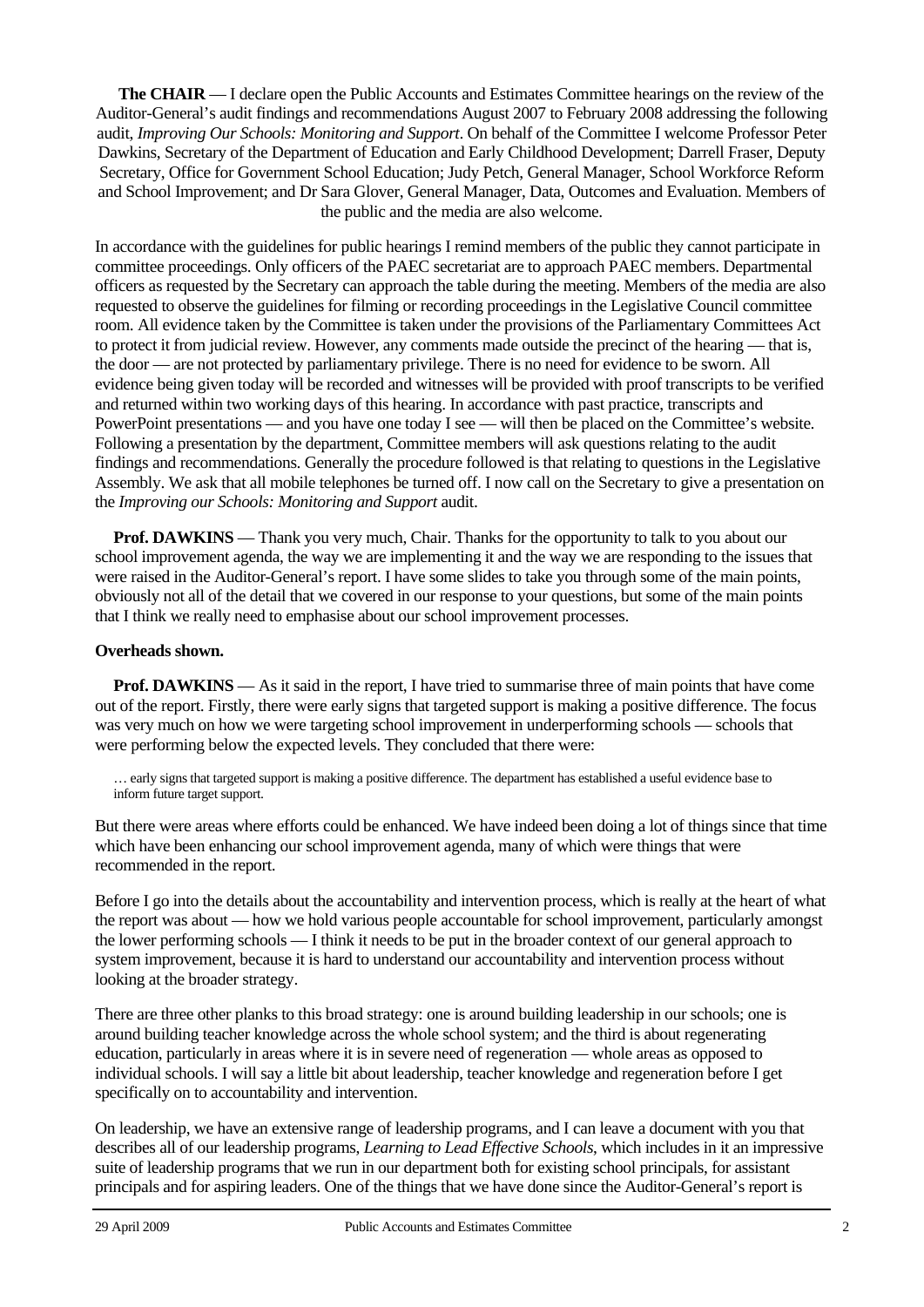developed a thing called the developmental learning framework for school leaders, which is a very richly evidence-based learning framework which enables all of our school leaders to map themselves from novice to expert leaders and across five domains of leadership. We include in our package for principals — and I will table that — an online service so that they can track their progress in the various domains from novice to expert.

Our leadership development programs are built around progressing leadership along this framework. That was the thing that particularly impressed the OECD, so the Organisation for Economic Cooperation and Development did a report on world best practice in system leadership, in school leadership — I will table the report as well — in which it looked at what best practice was around the world. It searched around the world and it found that Victoria was one that it thought was best practice. As it says on the slide there, 'an outstanding example of effective large-scale reform' from which other systems can learn. So leadership is very much at the heart of the agenda, and with out very strong leadership across all of our school system, this school improvement agenda is not going to work.

The next thing we have recently announced is the establishment of the Victorian Institute of Educational Leadership which will be the home of these leadership programs and an expanded suite of endeavours that we think will keep us at world best practice. Then in the area of teacher knowledge, there are some initiatives that have been launched in recent times — teaching and learning coaches, literacy specialists, a wide range of other professional development opportunities. The most recent development, not unlike the leadership development framework, is a framework for teachers to understand best practice, classroom practice, which is called  $\overline{E}^5$ , and again I table this. It is again based on extensive empirical evidence about what makes for outstanding classroom practice.

In  $E<sup>5</sup>$  — the five Es are engage, explore, explain, elaborate and evaluate; those are the five things that good teachers do. With each of those five areas there are capabilities that teachers need to do each of those five things and there is a whole set of performance indicators. Again, teachers can track themselves in these five areas according to the capabilities, using the performance indicators, and our professional development will improve our teaching across the whole system on the basis of this model.

On regeneration, there are a number of areas of Victoria where infrastructure and teaching relative to performance have been identified as needing regeneration; there is a list of some of those areas where it is not just individual schools but where there are areas that we need to regenerate our school education. We have a multi-pronged strategy in these areas to regenerate education. It involves improving the infrastructure; it involves improving the leadership; it involves improving the teaching practice and developing links between the schools and their communities.

One of the best known examples is in Broadmeadows. There you see the kind of new building designs that we use to promote the teaching practice, and what we have done is consolidate schools that were struggling. We previously had 17 schools on 17 sites; we are moving to 11 schools on nine sites. We have appointed an executive principal there. One of our strategies to improve performance in schools is to find high performing principals who have got a strong track record of achievement to help go into those schools that need significant improvement. There is a whole suite of other strategies combined with the infrastructure and the leadership and teacher quality to improve education in those areas.

That takes us on to accountability and intervention. The Auditor-General's report was very much around accountability and intervention. Since the Auditor-General's report we have produced for the government the Blueprint for Education and Early Childhood Development. In that blueprint there was a commitment to the next level of government school reform. Amongst other things, to strengthen the accountability and improvement framework, a new role for school networks — I will explain school networks in a minute — and stronger interventions in schools where performance needs to improve. In the process, I table the Blueprint for Education and Early Childhood Development.

Just to tell you a little bit about the accountability and intervention framework, we have a thing called the effective schools model, which again is very strongly evidence based around what makes for effective schools. I will not go through each of the dimensions, but all schools have to develop plans for school improvement based on the effective schools model.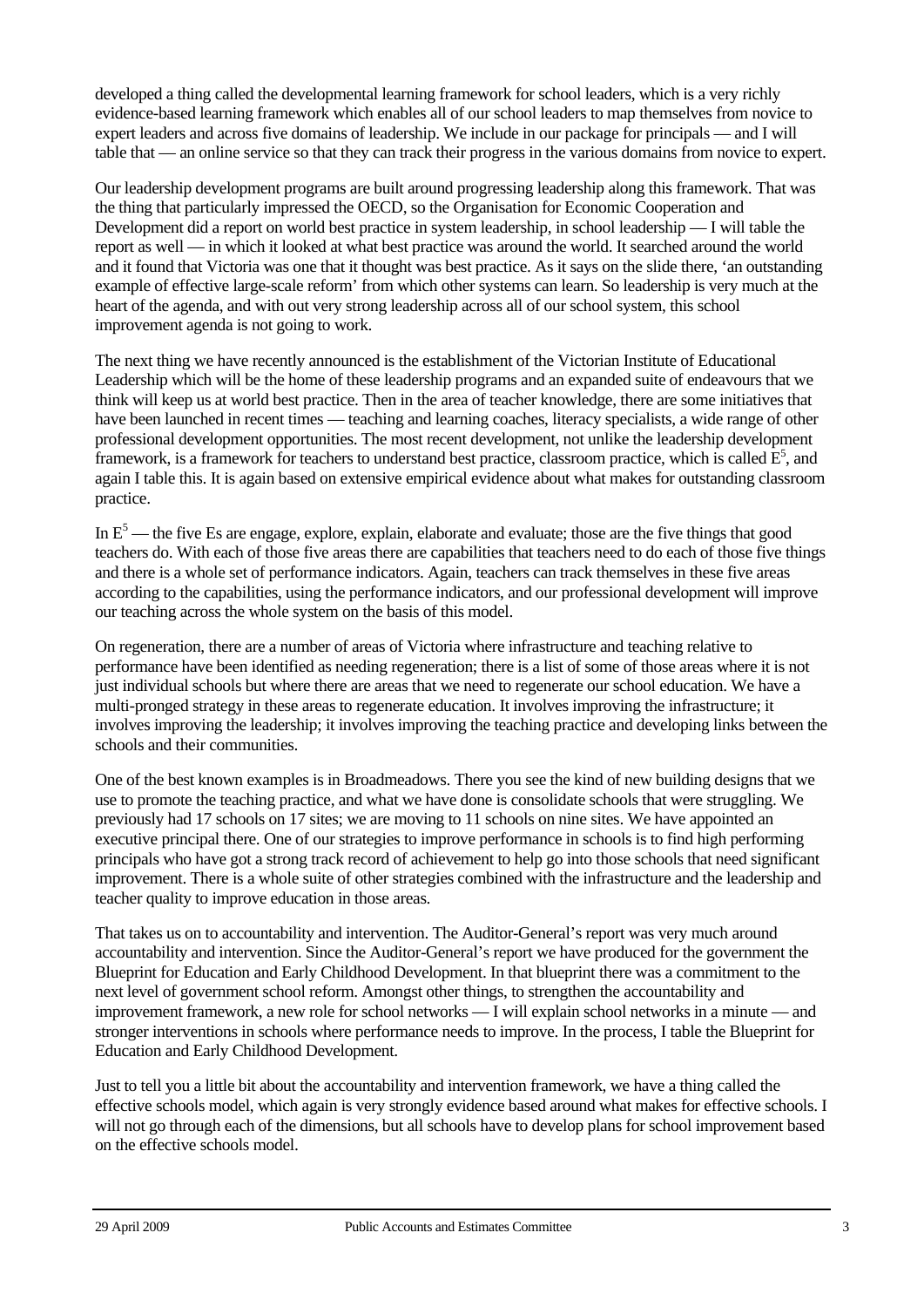One of the other features of our school improvement agenda is performance and development culture, which is an accreditation process whereby schools have to go through a process of demonstrating that they adopt many of the practices of an effective school. Now we have reached 94 per cent of schools being accredited under the performance development culture, and we have got evidence to show that as these schools move along the process of becoming accredited, they improve in many ways. There is accumulating evidence about those schools that are succeeding being shared across the system. A major aspect of this is the use of data at the system network school and student level as part of the diagnostics involved in determining what is needed for each particular school.

In terms of the use of data, I would just like to mention a couple of very significant developments, again since the Auditor-General's report, about improvements in the use of data. One is that we now have the national literacy and numeracy tests in years 3, 5, 7 and 9. All of our students in Victoria are tested with the national literacy and numeracy tests. So we can now not only compared the performance of our students with other students in Victoria, we are now able to make comparisons on a national level. The results of the first test were very pleasing for Victoria. We were, along with New South Wales and the ACT, part of the three highest performing jurisdictions in Australia in those literacy and numeracy tests. We are also in the process of developing new value-added measures of school performance which we think is a very significant development which will further improve our ability to diagnose the needs of those students and the schools that they are in.

Also, since the Auditor-General's review, we have updated and extended our accountability and improvement framework for Victorian government schools. I can table something that explains the performance and development culture that I mentioned. We have now got a new accountability and improvement framework for government schools which adopts a number of things that the Auditor-General's report was recommending. Along with that, new school review guidelines were released in 2009 about what they have to do within this framework. Another very significant development is a network accountability and improvement framework — I will explain what that means in a minute. The networks are a key part of our reform process.

A major aspect of the reform that we have undertaken which particularly relates to those lower performing schools is the extended diagnostic review. Previous to the Auditor-General's report when that review was undertaken we just had three types of review. We have now added to this a thing called the extended diagnostic review, which is aimed at those schools where the data and the assessment of regional directors and regional network leaders gives us severe concern that the schools need intervention to help them improve. So, as it says there, it is for schools with particular challenges that do not have the capacity to design or implement their own improvement strategy. It involves 28 hours of field work. It can include surveys, focus groups, interviews and classroom observation. The report includes recommendations for a school improvement strategy, including additional resources.

**Mr WELLS** — Is there a brochure on that?

**Prof. DAWKINS** — Yes, the extended review is explained in the school review guidelines.

**Mr WELLS** — Yes, that is all right; I thought we might have missed it.

**Prof. DAWKINS** — I mentioned regional network leaders; this is the other major reform that has happened over the last year. We have established 70 regional networks, each with an average of about 22 schools and each with a regional network leader. Their responsibility is to monitor school performance, assist schools to identify and implement improvement strategies, quality assurance of school strategic plans and annual implementation plans, assist schools to understand and use the data collected and develop network strategic plans. That means we have added a level of accountability between the region and the school.

One of the issues that I think we decided partly as a result of the Auditor-General's report but also our own analysis of our school improvement agenda was that we needed a layer between the region and the school where you could have an expert in school improvement dealing with about 22 schools and being responsible to the regional director to ensure that we get school improvement across that whole network. It would typically coincide roughly with a local government area; that gives you an idea of the size of the network. So we now have accountability at the system level, the region level, the network level and at the level of the school. We have planning and review processes at each level and appropriate accountabilities at each level, and of course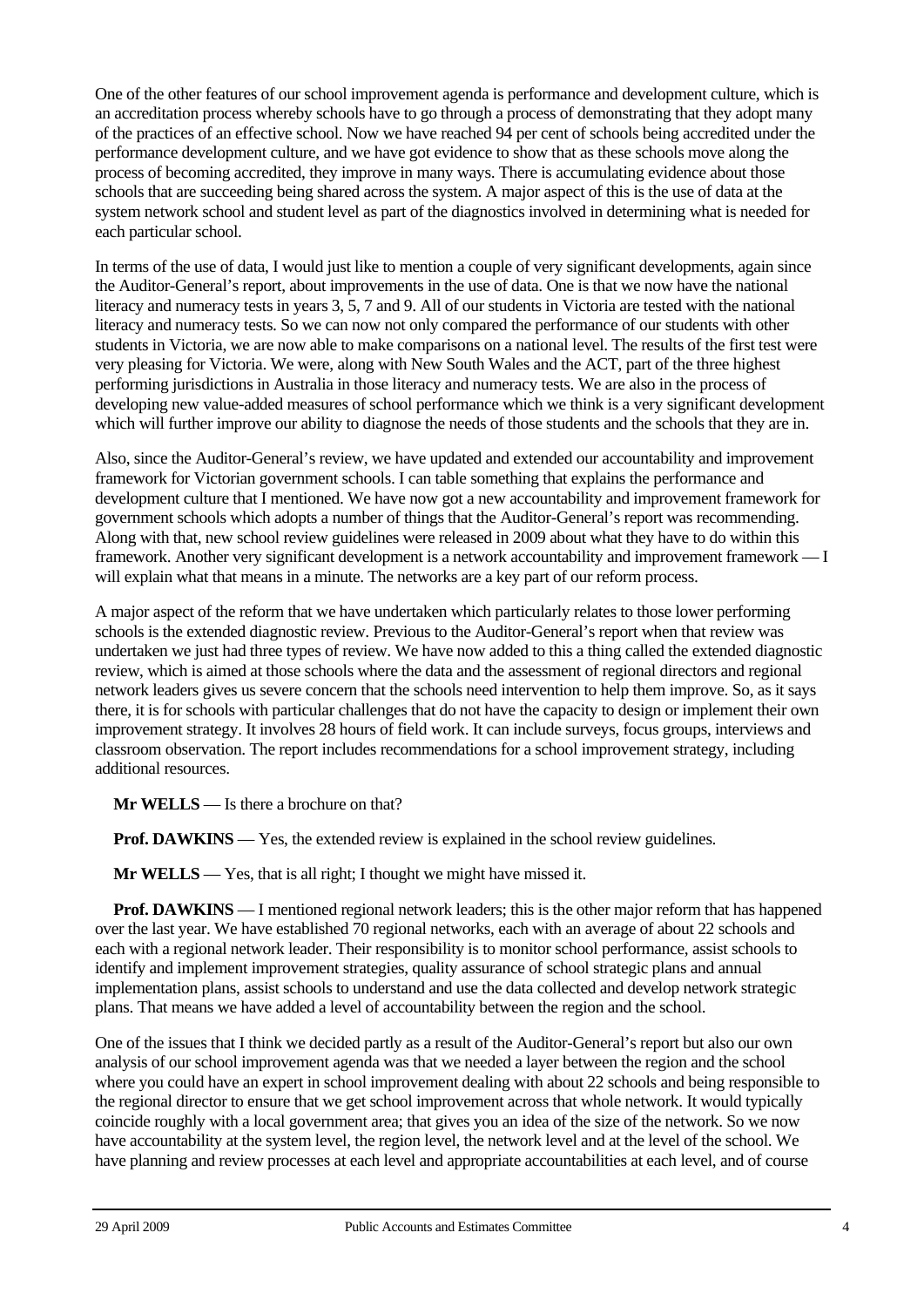within the school, the principal and each teacher within the school taking accountability for the students they are responsible for.

Going back to the targeted improvement strategy that the Auditor-General's report was partly looking at, it said there were signs that the targeted improvement strategy was making a positive difference. This evidence has increased since the report. We have had two more years of data on the performance of our students in those schools, and there is a significant upward trend in most areas. That one happens to show year 5 reading, but we could show you the evidence for other areas, as well literacy and numeracy, where we have been achieving significantly.

**The CHAIR** — It would be useful if you could send us similar graphs for those, if you could.

**Prof. DAWKINS** — We can. We have them with us; we can certainly do that. We will leave that with you. That shows you the progress we have made in our school improvement agenda, in our accountability and improvement framework, in the way in which we are intervening in schools that need intervention through doing these extended diagnostic reviews, through the role of the regional network leader to ensure that the findings of those reviews are implemented.

The very positive note on which to end is that we are now in this very strong space in which we have the capability of improving our schools very significantly, and now there is a significant investment coming in; firstly, through the 2008 blueprint and the Victorian government's investment in the blueprint reform agenda, and now through the COAG process we have negotiated with the commonwealth a very substantial investment in improving literacy and numeracy in our schools, in investing in low socioeconomic status schools, in negotiating a national partnership with the Commonwealth Government with matched funding from the Victorian government to work on low socioeconomic status schools. Not all, but many of the lower performing schools are in areas of low socioeconomic status, so that is a very important set of investments that will be taking place over the next few years. Also there is the national partnership on teacher quality, which will enable us to invest in a whole range of initiatives to improve the quality of teaching in general. As I have explained, we have got a lot of things already in place, but this will enable us to go even further.

Thank you very much for the opportunity to introduce the topic and our general approach and some of the highlights of our improvement strategy, which we also wrote about in our response to you. We will be very pleased to take any questions

**The CHAIR** — Thank you very much. If every department responded to the Auditor-General's report with so much material, we would be far better off in terms of the management of the Victorian government sector. I want to ask particularly about the one you mentioned in terms of the blueprint, which of course covers education and early childhood development. Now you have obviously a much wider scenario in the department — it is not just education, it is early childhood development, and of course that articulates into school. What does this change mean in terms of your school improvement agenda and the issues that the Auditor-General has raised?

**Prof. DAWKINS** — As you mentioned, in August 2008 a large part of the former Office for Children, which was previously under the Department of Human Services, and the former Department of Education merged to form the Department of Education and Early Childhood Development. It has a remit to promote the learning, development, health and wellbeing of all young Victorians from birth to 18. In addition to school education, as you pointed out, in the new department we are responsible for working with other levels of government, federal and local, to support and regulate, for example, maternal and child health, child care, early childhood intervention services for children with disabilities and preschool — kindergarten. And of course there is accumulating neurological and social science empirical research to show that high-quality early childhood services have beneficial effects on the learning and development of children as they get older — for example, improving their literacy and numeracy. There is a very strong focus, of course, around literacy and numeracy in our school improvement agenda. This is particularly significant in disadvantaged communities, which is where many of our schools struggle.

**The CHAIR** — This is the 128 schools which the Auditor-General identified.

**Prof. DAWKINS** — Indeed. Many of those are in disadvantaged communities, and that is where schools are struggling to get students above minimal acceptable standards. In Victoria, in bringing schools and early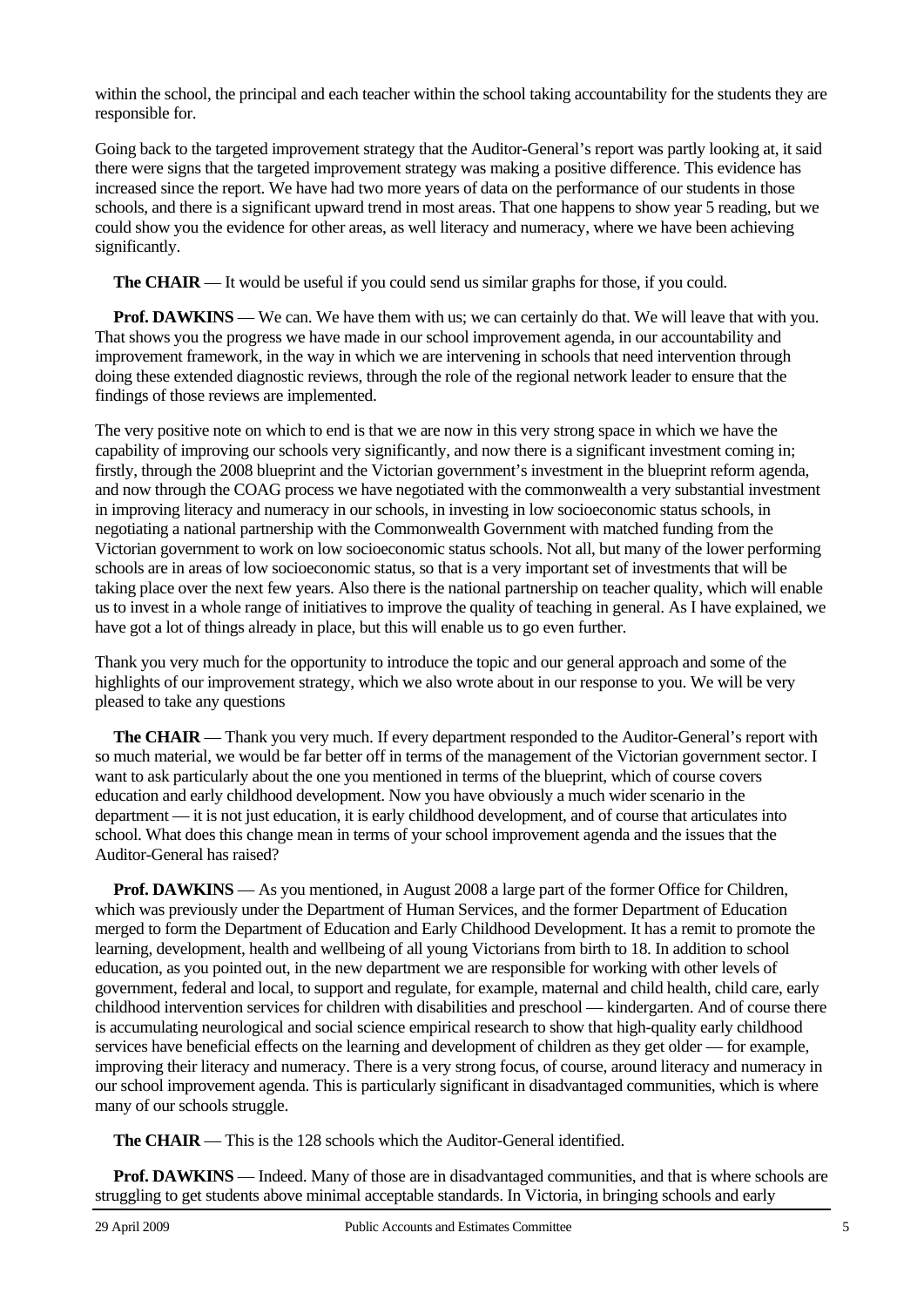childhood services together in one department, it gives us a great opportunity to promote the learning and development of children from an earlier age and prepare them better to learn at school. Victoria, partly in collaboration with the Commonwealth Government, is pursuing policies to promote the quality of early childhood services and to strengthen linkages between these services and schools. For example, we are working on the development of transition plans for children to achieve successful and smooth transitions into primary school. We are developing an early learning framework so that childhood services workers in maternal and child health, child care and kindergartens have a learning framework from which to base the work they do with children to promote their learning and development.

We are encouraging the co-location of primary schools and early childhood services, which will further reinforce these efforts. The Victorian government is also entering a national partnership agreement to increase the hours of the early childhood education that our children receive. Yes, I am confident that this will have an effect on preparing children better for school and improving the chances that our primary schools will achieve significant improvement in literacy and numeracy outcomes and other outcomes that schools are striving to achieve.

**The CHAIR** — It is particularly important in the disadvantaged areas.

**Mr WELLS** — Just a comment first: I noticed that you mentioned the OECD book about leadership and are very proud that the OECD has recognised that. But I also note that it is interesting that when the OECD brings out a report about assessment of students the Minister for Education rejects that outright because it shows Victoria's standards against all other states except Tasmania is the lowest in the nation. Moving right along.

**The CHAIR** — Yes, move right along.

**Mr WELLS** — I refer to the executive summary and 1.2, the overall conclusion. What is the breakdown in numbers of regions of schools being provided with priority attention since 2007, what recurrent funding do regional officers receive, and what percentage of that is used for supporting those priority schools in that period?

**Prof. DAWKINS** — I would just like to comment on your preamble before we go on to the breakdown of regions of schools. The first thing to say is that in that OECD PISA data on 15-year-olds in Australia comes out at being in the top handful of countries in the whole of the OECD. Australia is identified by the OECD as being one of the highest-performing countries in the world, and Victoria is found to be not significantly different from the average for Australia. You mentioned differences between Victoria and other jurisdictions, with the exception of, I think, one jurisdiction, which was the ACT, I think this is true to say. I would have to go back and check precisely. It depends which year you look at — —

**Mr WELLS** — Two thousand and six.

**Prof. DAWKINS** — But as a general rule I think you will find that Victoria was not significantly below any other state, apart from the ACT, which of course has a very high SES among its students. The other thing to say is that since that 2006 PISA data we have now got that on the national literacy and numeracy tests across Australia, which is not just based on a small sample. There are issues about the size of the sample of the PISA, but it is based upon all year 3, 5, 7 and 9 students — it is not only 9, 7, 5 and 3 — and Victoria comes out equal with New South Wales and the ACT.

On the issue of the breakdown of regions and schools, I think to give the precise answer to that question we will have to take that on notice and give you the full data on those schools that do receive intervention. I do not know whether the head of the Office for Government School Education or the head of school improvement would like to comment on any specific data at this stage on that.

**Mr FRASER** — We can give you some information about the targeted schools. In late 2003, when the blueprint for government schools was released, 90 schools were identified for targeted school improvement. In 2003–06, \$6.52 million was allocated directly into those improvement initiatives. In 2006 funding was provided as regional grants; we moved it from schools to regions; an additional \$1.35 million was allocated in 2007; and \$2.474 million was distributed through regions in 2008 as grants. This year we are putting out approximately \$1.78 million. When we first put forward those 90 targeted schools it was in response to a blueprint initiative where the Minister required us to identify those schools that we identified as not having the internal capacity to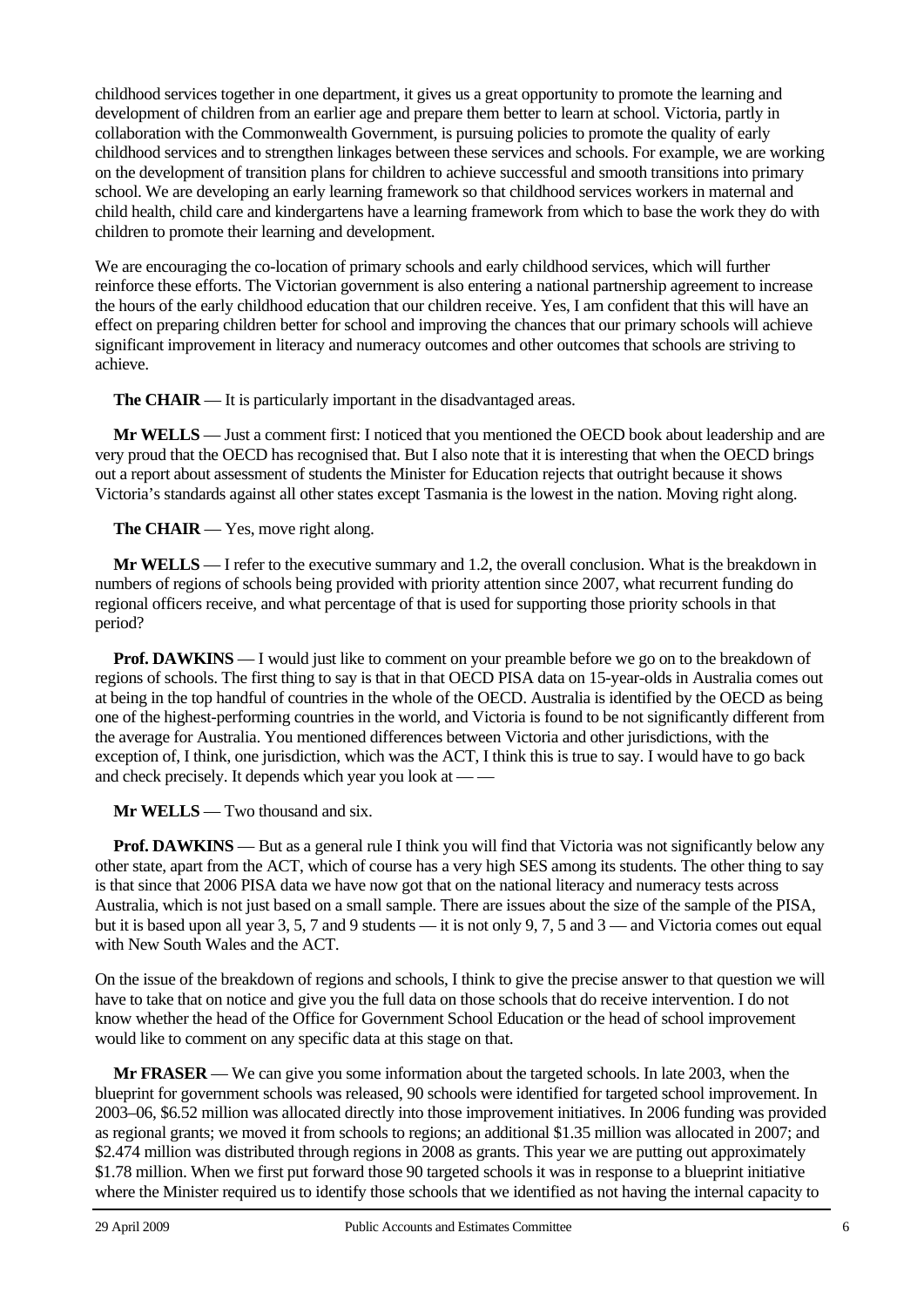improve. Those schools were identified by looking at a range of indicators. You are probably aware that this department collects a lot of data on how schools are performing. This is student performance data. In 2004 it was AIM testing, for instance. We collect data on students' perceptions of school, their safety, their engagement, teacher morale; there is a huge number of data sets across both primary and secondary schools. What we did was to look at those data sets and ask the regional directors in conjunction with the central office to identify those schools we believed needed the support to actually meet the performance expectations of the government.

In addition to those first 90 schools we extended the brief to regional directors to identify an additional 15 schools in each region because, as you would imagine, those 90 schools were actually concentrated in just a couple of regions. Those were the most in need, but we knew there was a large number of other schools that actually needed additional support as well. The agenda of this department since late 2003 has been to identify those schools that needed additional support, and, using the models that Peter referred to and the international evidence base on how you actually assist schools to respond to those performance expectations, we have crafted a range of programs, a range of strategies, that enable schools to address those significant issues. When you look at Broadmeadows — there were significant issues in Broadmeadows — the public was rejecting the public education offer. The figures showed 1000 students were leaving that precinct on a daily basis to go to other government schools. There were poor retention rates; there were poor outcomes achieved by children in secondary school. So the principals in that precinct determined in 2004 that the education offer was inadequate, and they themselves came to the regional director and asked for the regional director to work with them to look at a better model of provision to actually improve the quality of the offer. That has been one of the major projects — we can name others — where government has actually understood that you could invest in a regeneration of the education offer. In just this one example, in excess of \$90 million is being invested just in infrastructure. For the past five years we have put additional resources into professional learning opportunities for those teachers. We have invested heavily in interventions for those children and in that precinct.

Just one piece of data: the intake into Hume Central Secondary College this year into year 7 — that is the new college formed out of the merger of some of the schools — over 50 per cent of the children going into year 7 had a reading age of about year 3. These are significant issues. We can point to a whole lot of factors which have contributed to that situation, but they are the very factors that we are actually trying to deal with at the moment in terms of those children coming from homes where the social, the educational, the cultural artefacts are not in those homes to allow children to actually engage with their education beyond that school gate. You might have seen the press reports in relation to the netbook launch in Broadmeadows. We have provided every student — I think it is in years 7 and 8 — with a netbook, which is one of those small form factor computers. They actually contain 38 different applications and software programs like literacy programs, numeracy programs. They have Encarta, mind-mapping programs, dictionaries — all those resources which we have determined are not necessarily available for those children once they finish school. It would be difficult for me to quantify every dollar that has gone in, but let me tell you there is a large number of dollars from a whole range of sources that has been directed into this effort since 2004.

**Mr WELLS** — Can I clarify two points?

**The CHAIR** — Quickly.

**Mr WELLS** — Firstly, in your preamble to your answer, Professor Dawkins, you are saying that the latest OECD figures that were released in 2006 — the PISA results — showed that Victoria had the highest rate behind the ACT. Is that what you are claiming?

**Prof. DAWKINS** — No. What I am saying is the sample sizes are very small so when you look at significant differences, my memory is the only jurisdiction where you can say they were significantly different to Victoria was the ACT. Victoria was not significantly different from the average for Australia, and Australia was one of the highest in the world. But my supplementary point was we now have much stronger data on which to compare Victoria with other states, and that is the national literacy and numeracy test which every student, as opposed to a small sample, is — —

**Mr WELLS** — It was just interesting because my recollection of the same data is Victoria had the second lowest of any state, from the graphs that I have seen. The second point: are we able to get the figures on notice then in regard to the break down in numbers in each region of the schools since 2007?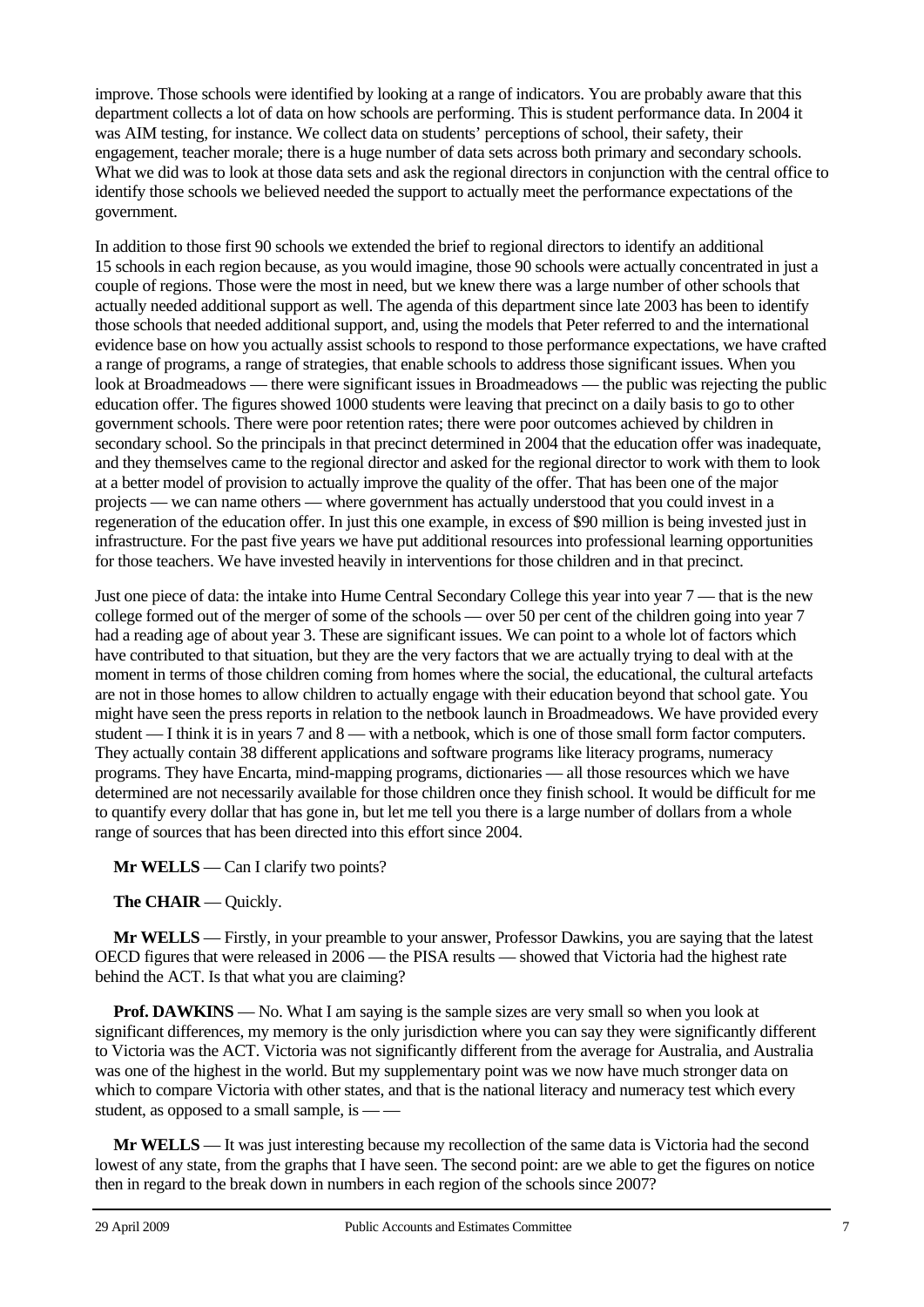## **Prof. DAWKINS** — Yes.

**Ms MUNT** — I am interested in graph 2.3.2 on page 12 of the Auditor-General's report, primary school learning outcomes. As I mentioned to the Auditor before lunch, every indicator has risen across a range. You mentioned in your presentation improvements in year 5 writing in targeted schools. I have three parts to the question: how do you target the schools? What resources were put in to achieve that improvement in year 5 writing outcomes? And were any other improvements in any other areas of curriculum observed?

**Prof. DAWKINS** — I think the best way to answer your question is to explain to you what our school improvement model is. We have referred in the report to the school improvement model, which is how we now set about targeting those underperforming schools that we need to intervene in. This is not exactly the same process that was used when we first had the targeted improvement strategy. Part of what the Auditor-General's report was suggesting was that we needed to refine and improve our approach, so rather than going back over the way we used to do it, it is probably best to tell you how we do it now.

## **Ms MUNT** — Yes.

**Prof. DAWKINS** — What I would like to do is not only table a document but talk you through it. In relation to identifying the schools that we need to target our improvement strategies into on the underperformance side, within our accountability and improvement architecture I guess the best place to focus is at the bottom of the school accountability and improvement framework. You will see that on the left-hand side it talks about a 'four-year cycle including a year of self-evaluation, independent school review and planning' and an 'annual cycle with annual planning and reporting'. For each school we have a review process which enables us to determine how they are going. There is a four-year major review but on an annual basis each school has to be reporting on its performance against its plan, and we are monitoring its outcomes with respect to things like literacy and numeracy and other things to identify how well it is going.

What we have done recently, which I mentioned, is we have now got this network accountability and improvement framework. We have a regional network leader who is overseeing about 20 or 25 schools and who is analysing their data. They are doing it for all of their schools and then they are reporting on their progress up to the region and the region is doing that up to the system. The Office of Government School Education, which oversees the government school system, headed up by Darrell Fraser, chairs the school improvement committee. Judy Petch is the general manager for school improvement.

All of this evidence eventually cascades up to them and they can forensically go through all of the schools, all of the networks, all of the regions, but with reports coming up from school principals, regional network leaders and regions about the way they are going against plan, supplemented of course by these diagnostic and extended diagnostic reviews. If you then go to the subsequent pages, you will have a look at the sort of data that is being analysed to identify which schools we should be intervening in. We have just given you two examples of schools here, one of which is the sort of school that the deputy secretary eventually decides we have to intervene in.

This is a school with low student outcomes which is performing below like schools. Just to give you an understanding of what that means, you will see that we have a range of data about student learning, including their literacy and numeracy tests — that is the AIM test. Then there are teacher judgements and the VCE. For each of these schools and on all those student learning outcomes we analyse their performance in each of the last four years. We look at the four-year trend, and then we look at the four-year average. When you see the red boxes there, they start to ring some bells to say, 'This is a relatively low performing school in our system'. That is particularly worrying in the student learning area, and it is not surprising therefore that the four-year average in student engagement and wellbeing is also low, and student pathways and transitions — our year 12 completions over the four years — is low. You will see that as far as the four-year trend is concerned, there is no sign of improvement. That means that immediately, both at the network level and in the region, this type of school will come to the attention of Darrell Fraser and he will start thinking that we need to intervene in this school. One of the things that is very important is that you have to consider the circumstances of schools. We know that student achievement is very much influenced by the socioeconomic background of the students and the composition of the students. You have to take that into account in thinking about the performance of the school.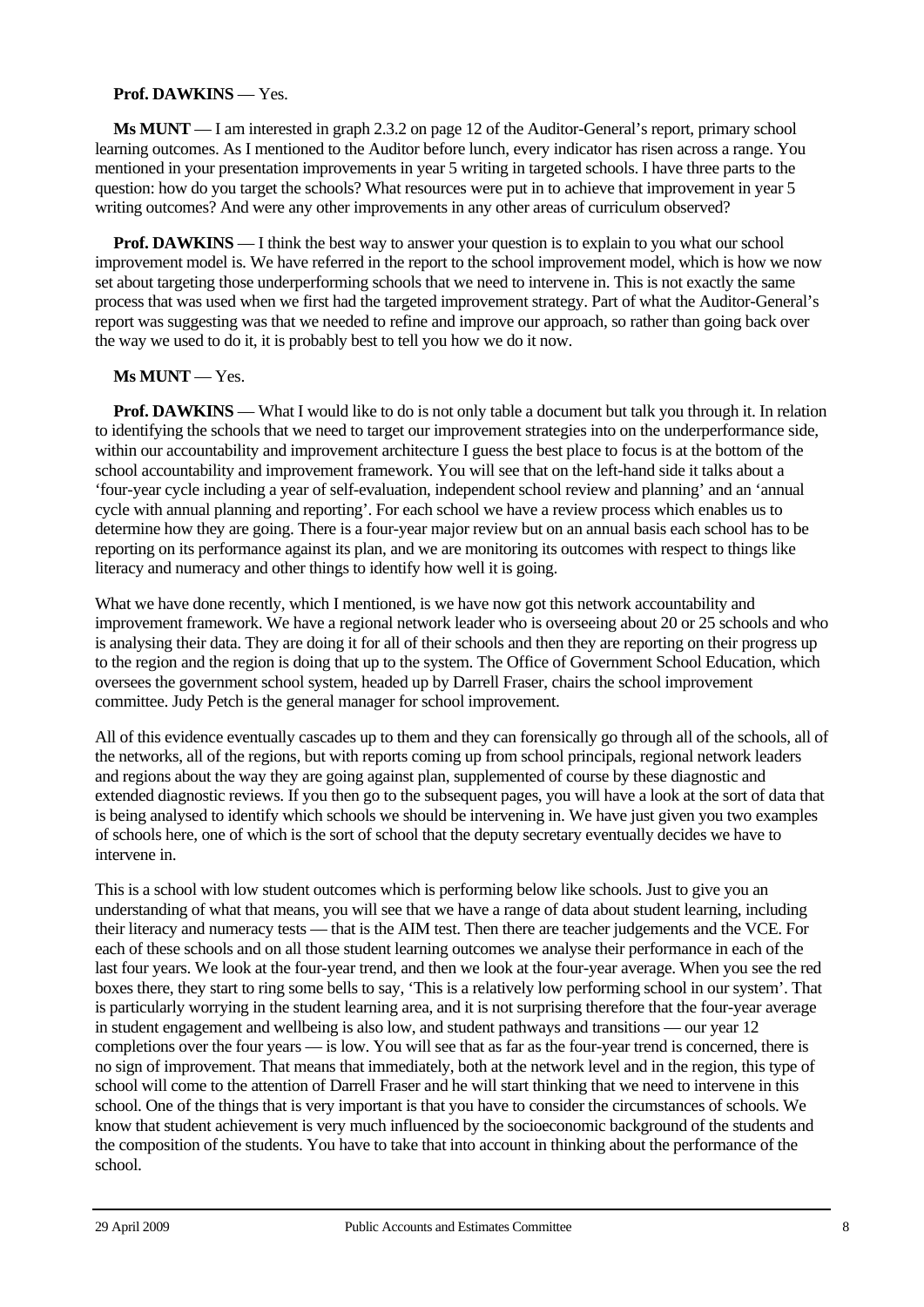Turning to the second slide, it compares the school with like schools. What ' like' schools means is that you have a look at schools with a similar composition of students. This is a school with relatively low socioeconomic students. What you will see in that set of numbers is lines as opposed to block data. The lines represent the performance of like schools — that is, schools with a similar socioeconomic composition to the schools in question. What you see is that in most of these areas they are actually performing below the like schools as well as being below performing in an absolute sense, even when you compare them with schools with similar socioeconomic backgrounds. The students are also low performers.

When you see schools performing low in absolute terms and low relative to like schools then these are the kinds of schools that are going to be the focus of attention for targeted intervention. Darrell will then say to his regional director, 'What else do you know about the school?'. The regional director will talk to the regional network leaders and say, 'How is this school going with respect to student satisfaction, staff opinion and parent opinion?'. The next set of data that will be at our fingertips, and the regional network leaders and the regional director will help us interpret it, tells us about student morale and student relationships.

As you can see down at the bottom of the slide, the orange bars show student relationships. That is not a good set of data. In a minute you will see in a comparison with a good school that this suggests that attitudes to school are not particularly good. The staff opinion suggests that there is a staff morale problem. The parent opinion is a bit more favourable. This is the kind of data that is compared across networks, across regions and across the system. This is one that Darrell would definitely say we need to intervene in. That gives you an idea of how it is done through this accountability system and through all of the data and the reviews and the cycles of reviews and this one would get an extended diagnostic review. We would do all of the fieldwork, then we would identify all the interventions, and then we would get on with an intervention strategy.

Just to make it clear how that one would end up in that group, have a look at the next school which has good student outcomes. There is more green showing improvement in all of its student learning areas. Its actual level of achievement is in the mid range; it is not one of the highest performing in terms of outcomes, but it is improving. It is high on student engagement and wellbeing. What is particularly telling is when you go to the next page where the table is headed 'Comparison with like schools', you will see it is outperforming like schools massively. If you compare it with students with similar socioeconomic backgrounds it is really performing extremely well. It suggests that it is adding considerable value over and above what a normal school with those kinds of students would be doing. The leading indicators also show high staff morale, student connectedness and so on. That is the process whereby the schools are identified. That was one part of your question. The other part of the question was about interventions; is that right?

**Ms MUNT** — No. The first part of the question was about how you target the school, and the second part of the question was about what resources you put into those schools to improve the outcomes. You mentioned that outcomes have improved in those targeted schools in year 5 writing. Was there a corresponding improvement in other areas of the curriculum?

**Prof. DAWKINS** — In a minute I might ask Darrell Fraser to talk about the resources we put in and the interventions we make in those schools. It depends on the schools. You have to tailor it to the needs of each school, and these reviews help us to determine what kind of interventions we need to make. We showed you the writing results. This is for the cohort of schools in the original targeted intervention strategy which started some years ago. The improvements exist also in reading and number and spelling and mathematics and so on. I will table that as well. The other thing to say is that we have been intervening in more schools than just those that were in that initial cohort, and as we learn more and more about what interventions work, we are more and more confident about achieving the upward trends in outcomes. In terms of the kinds of resources, Darrell talked about what we have been doing in Broadmeadows. Can you talk more generally about the sorts of interventions that you oversee?

**Mr FRASER** — What we have learnt through this work over the last five or six years is that every school is facing a particular set of circumstances. The response has to be quite nuanced and sophisticated. You cannot go in there and say, 'It is the staff's fault, it is the leadership's fault'. There is usually a constellation of factors that actually brought the school to a point where they are struggling to deal with the performance issues and the achievements of the children within those schools.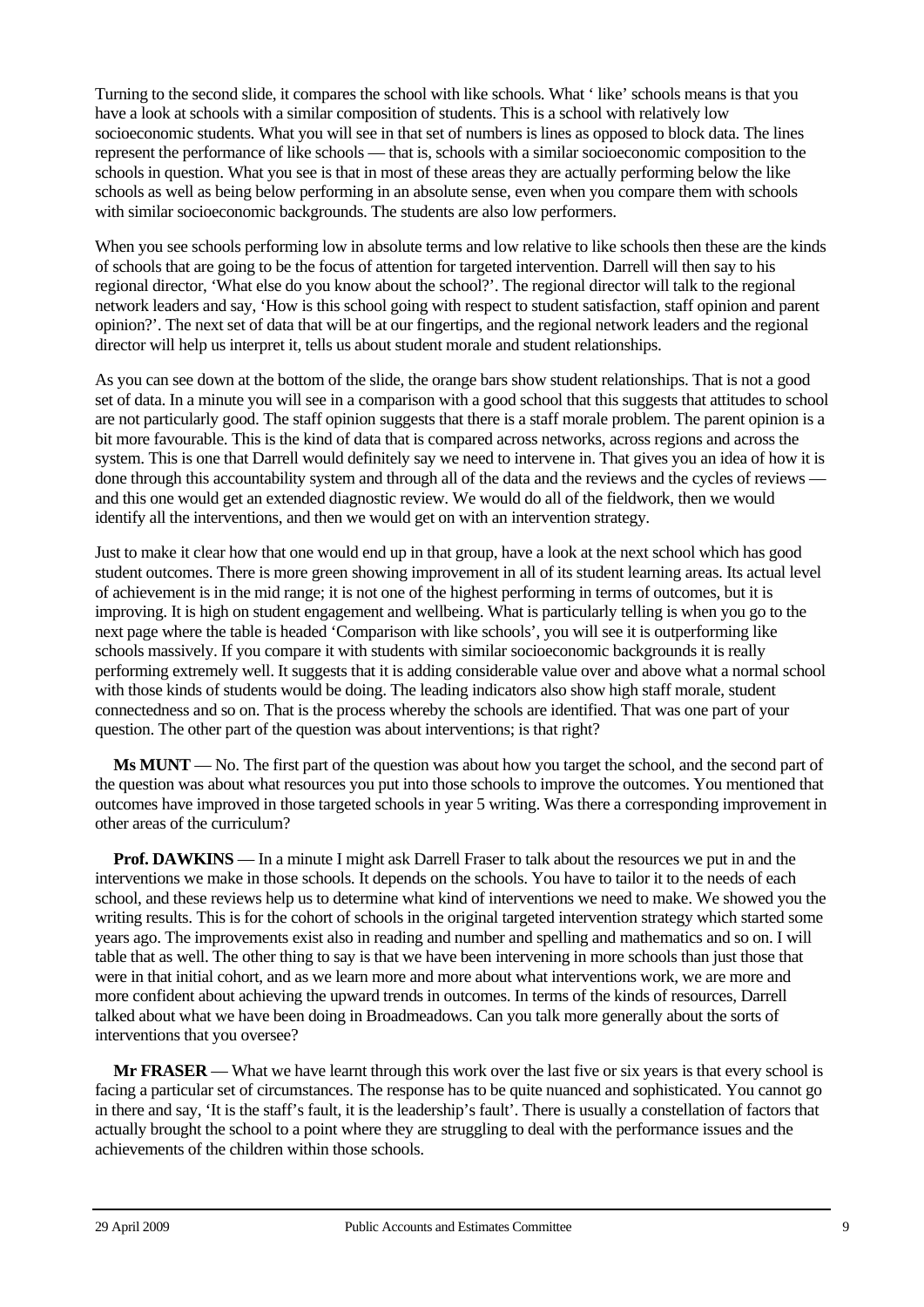What Peter was taking you towards was our definition of evidence-based decision making. All this data looks a bit overwhelming, but what it does is actually identify groups of schools which require further attention. Then we actually use that local knowledge, that contextual knowledge that regional network leaders and regional directors have, and overlay. They help us identify a group of schools which they believe needs support. Then it is really what we would say is a forensic analysis of needs within those schools — for instance, it might be there is a new principal recently appointed who is actually struggling to deal with some pretty significant issues around staffing. So it might be that that principal is provided with a mentor or a coach over a period of time to deal with some of the technical issues they might have been struggling with. In other circumstances it might be a workforce capacity issue. There are children whose literacy outcomes are significantly below — for example, in Broadmeadows, three and four years below — age-appropriate milestones.

What you might identify there is that the teachers in the school do not have that disciplinary knowledge base to effectively intervene and plan programs to assist those children to improve. An example of an initiative put in place is the literacy improvement teams, funded a couple of years ago, and teaching and learning coaches, which was a \$48.7 million funding from government over a period of two years. Those learning and teaching coaches, those literacy improvement teams, work alongside teachers in classrooms, helping them develop the teaching strategies, the repertoire of skills they need, to intervene when children are not making progress.

We also have leadership programs. As Peter pointed to, there are something like 19 different leadership initiatives that we have in place. We fund Masters of Educational Leadership. I think we are up to cohort six four cohorts of about 315 young leaders have actually finished that Masters of Educational Leadership. They are a resource which becomes available to the system. There is professional learning for teachers. We have run literacy and numeracy professional learning activities across the system to actually provide teachers in classrooms with the skills they need to intervene when progress is not occurring. There is a whole raft of interventions and it is just determined by the needs identified within a particular school.

**Mr RICH-PHILLIPS** — Professor Dawkins, can I ask you about the Auditor-General's conclusions on page 3 of the executive summary, where he states:

Resourcing issues forced two regions to place a cut-off on the number of schools that could be provided with targeted support. In both regions, 60 schools were identified with issues of concern in 2007, while 28 and 34 schools, respectively, received targeted support.

Are you able to tell the Committee if the other 58 schools in that cohort have now received targeted support?

**Prof. DAWKINS** — The precise dates on all of those schools we might have to give you on notice, but certainly since that time we are progressively increasing the number of schools that we are intervening in. For that particular group of schools, do you have any details?

**Mr FRASER** — I think I do. We audited the schools identified. We made sure that they were receiving some form of support. That was determined by the resource base we had to draw on. Certainly we went into each of those schools.

I might add the point that the Auditor-General identified an issue for us. It was really about capacity to respond. A lot of the schools he identified were in the northern suburbs. The capacity of that region to effectively manage the improvement effort of that large number of schools in the first instance would have overwhelmed them. It would have been a superficial engagement with the school. What we wanted them to do was to learn from it a deep, sophisticated engagement with a smaller number of schools, and then transfer that knowledge into the broader group of schools that need support. We could not solve all those problems in the first instance. It was just the reality; not even if we doubled the staff and tripled the resource.

The biggest challenge we have is as more resources become available through government through further investment in this effort, we have to make sure that our workforce has got the capacity to use these in a productive way which leads to the improvements we want, because you can flood a system with resources and they could be wasted. We are intent on making sure that we use the available resources to deliver a return on that investment.

**Mr RICH-PHILLIPS** — What has been the impact of inserting the regional officer level in the process with respect to resourcing? Have you had additional resources to support that?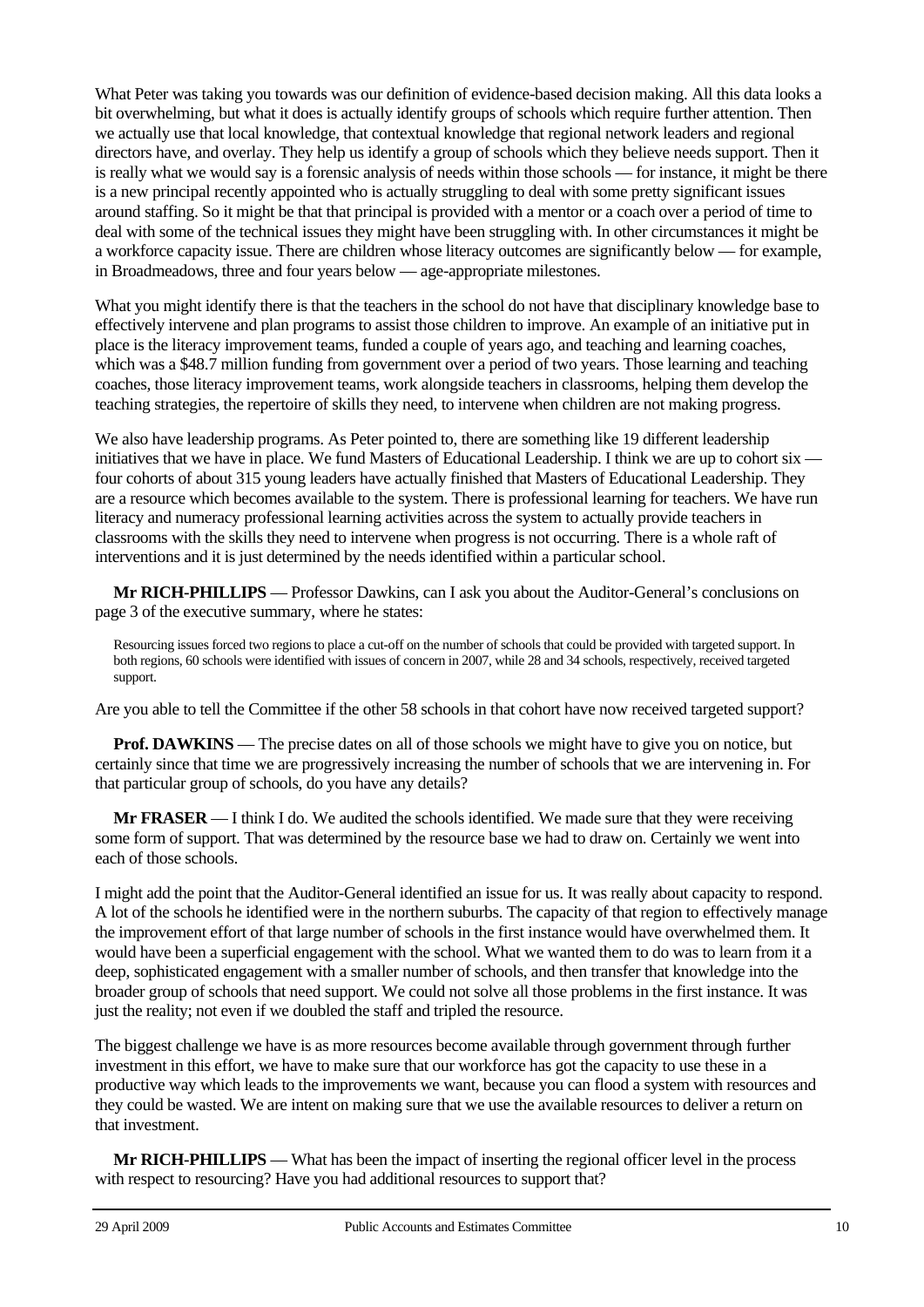**Prof. DAWKINS** — In the last budget, which itself provided funding to increase the regional presence, which funded the investment in these regional network leaders, it also gave additional funding for investment in school improvement. So yes, we have got additional funding out of the Victorian state government budget. As I mentioned towards the end of my presentation, the other thing that has happened of course is that now through the COAG process we are getting significantly more investment. It turns out to be excellent timing to have these regional network leaders in place to be able to manage what is going to have to be a very extensive investment in school improvement out of this COAG funding.

**Mr RICH-PHILLIPS** — If you could take the specifics of the other 58 schools on notice.

**Prof. DAWKINS** — Yes.

**Mr RICH-PHILLIPS** — Thank you.

**The CHAIR** — So you want details in terms of interventions?

**Mr RICH-PHILLIPS** — If they have occurred.

**The CHAIR** — Not just in terms of money but also in terms of the leadership upgrading and that sort of thing.

**Mr RICH-PHILLIPS** — And whether those 58 have been addressed or are outstanding.

**Mr NOONAN** — I think at about the time that the Auditor-General finalised his report, or concluded his report, you were the Department of Training and Education. Of course now you are the Department of Education and Early Childhood Development. In that time you have also moved from the 2003 *Blueprint for Government* Schools to the *2008 Blueprint for Education and Early Childhood Development*. My question goes to how these changes have assisted the school improvement agenda.

**Prof. DAWKINS** — Yes, I described earlier the advantage of becoming the Department of Education and Early Childhood Development. I think what you are asking really is about not only that change in department but also this new blueprint that we have got, which is the blueprint for education and early childhood development.

**The CHAIR** — Sure, and how it responds to the Auditor-General's stuff.

**Prof. DAWKINS** — Yes, indeed. There was the 2003 blueprint for government schools. That had a focus very much around school improvement in government schools. The 2008 *Blueprint for Education and Early Childhood Development* really represented a step forward in two major ways: one was the broadening of the focus of the department with a birth–18 agenda, a focus on early childhood services, a focus on universal learning and development opportunities for all young people in Victoria. So that relates to this broadening practice of the department.

On the actual school improvement agenda, as I mentioned in my slides, one of the things it did was to broaden the focus beyond government schools, so it also talked about the importance of the government having a broader focus around non-government schools as well as government schools. But within the government school improvement agenda, it talks about taking this improvement agenda to the next level. I might quote one or two things it said about that:

In school education we will pursue a stronger systemic approach to school improvement in government schools based upon driving improvement through the role of regional networks, and stronger interventions in schools where performance needs to improve –

so very much what we have been talking about today —

Working in partnership will be a key characteristic of our new approach.

Again, this is another dimension. We have been talking very much about the school improvement agenda today, system reform and improvement in the workforce. But there was another dimension as well which was emphasised in the blueprint for education and early childhood development that is working in partnership with: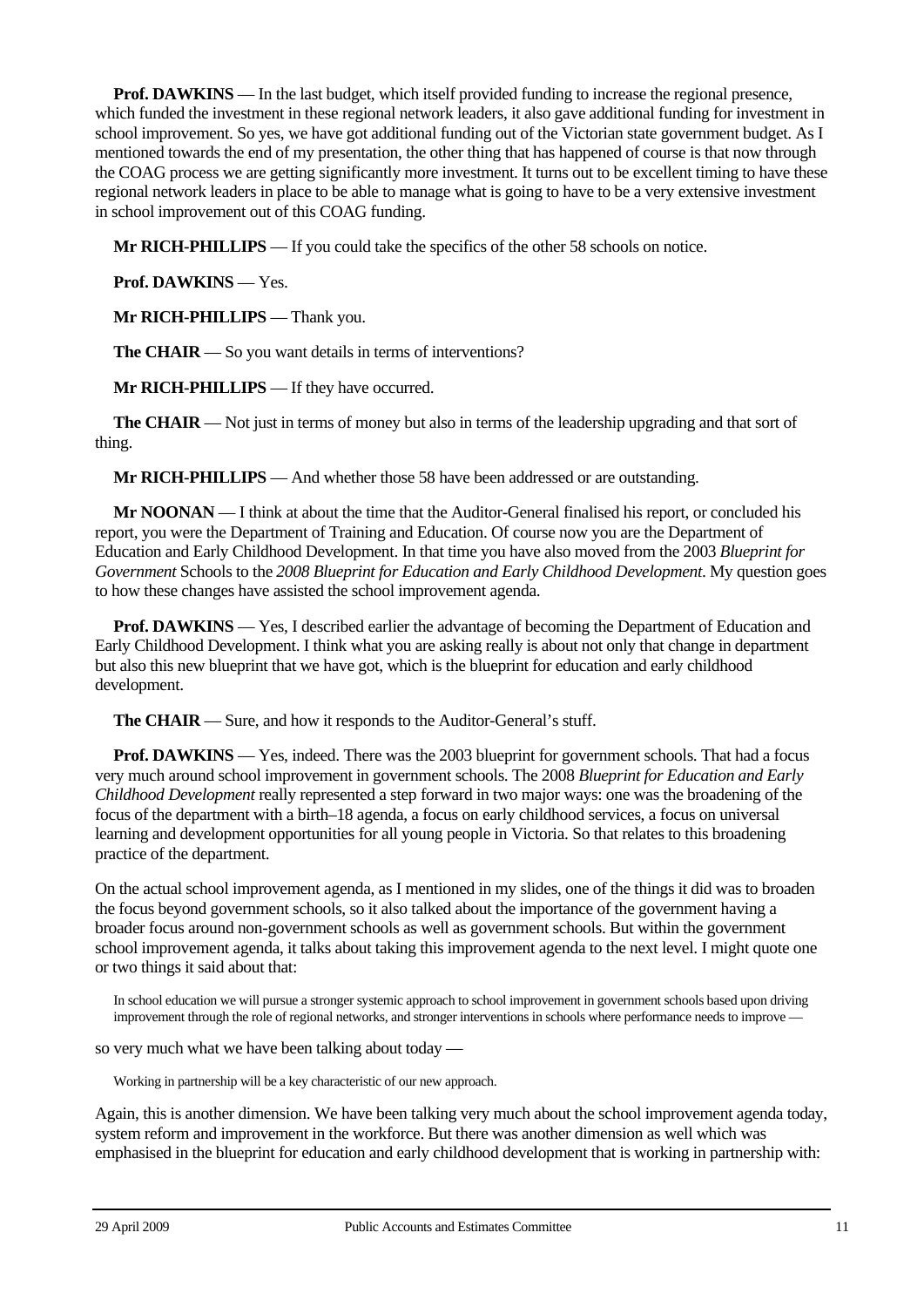parents and communities as the first and most enduring influences on children's development. We will also work in partnership with the thousands of dedicated leaders and staff in Victoria's schools and children's services.

So it is partly the broadening of scope around all children in Victoria from birth to 18, whereas the 2003 blueprint was specifically about students in government schools. Then the second thing that is particularly relevant today is this ramping up of the school improvement agenda, increasing the accountability of schools, inserting this new network level of accountability and the regional network leaders, and stronger interventions in underperforming schools.

**Mr NOONAN** — Just to follow up, page 22 of the Auditor-General's report talks about — it is the last two paragraphs, I suppose — partnership agenda:

Audit found that the school principal has a key role in driving improvement.

That is in the second last paragraph. The first line of the last paragraph says:

School councils also can play a prominent role in school performance improvement.

I think you just had a slide up there which talked about sort of the various partners in all of this. I just wonder whether you might give us a short answer in terms of those, both the school principal and the school councils, in terms of where your focus is going forward because there is a lot of discussion about regional network leaders.

**Prof. DAWKINS** — School principals are still the key players in this school improvement agenda. That is why we have been emphasising leadership so much, particularly in a fairly devolved system. Victoria has adopted for quite some time now by world standards a devolved government school system. So if you compare Victoria with most systems around the world, the amount of autonomy and freedom that the principal has got with respect to hiring staff, with respect to tailoring their programs to their student needs and so on, it is greater in Victoria than nearly any other system around. So that hinges critically on very strong leadership. That is why that really was the major focus of the foundation of our school improvement agenda and also with the first government school blueprint. That is why we have placed so much emphasis today on the importance of school leadership and why we are very pleased that the quality of our school leadership development is being recognised around the world as being sort of best practice.

The regional network leaders are there in a sense to make sure we have strong leadership everywhere — 1600 government schools approximately. Having every one of those school leaders performing extremely well is a big ask. The regional network leaders are there to work with each of the 20 to 25 school principals — to assist them, support them and identify challenges they are facing. If necessary, at times we do succession planning and we move onto new school principals and so on. But school principals are certainly at the heart of it. Their relationship with the school community is the third dimension of the blueprint agenda. So there are three really main aspects to the *Blueprint for Education and Early Childhood Development*. One is system reform which we have been talking about mostly today; one is workforce improvement which is around the leadership or teacher workforce; and the third is engaging with the community. A major part of that community of course is the parent community.

The evidence is clear that working closely with parents is another of the major drivers of student achievement. Parental expectations, for example, are widely found in literature to be a significant influence on student outcomes. One of the roles that principals do take on is engaging with the parent community to help build their capability and commitment to their children's education. Of course one other mechanism that helps that is the school council, because there is typically significant parental representation on the school council. Through this blueprint we are encouraging school principals to work very closely with parents and other members of the school council to build these strong school community linkages. That is very much the third part of the strategy.

**Ms PENNICUIK** — Professor Dawkins, you mentioned professional development and leaders in literacy and numeracy programs in schools around that. I have a couple of questions: one, is that being targeted or opted in; two, is it ongoing; and three, is it going to extend to all teachers?

**Prof. DAWKINS** — I will make a couple of general remarks and then ask either Darrell or Judy who are experts in this field to give you more detail. As a general remark, we have a system-wide strategy for improving literacy and numeracy. We put a lot of effort into getting the best knowledge in all of our teacher workforce about what is a good numeracy and literacy strategy. We may not have it with us, but we have a discussion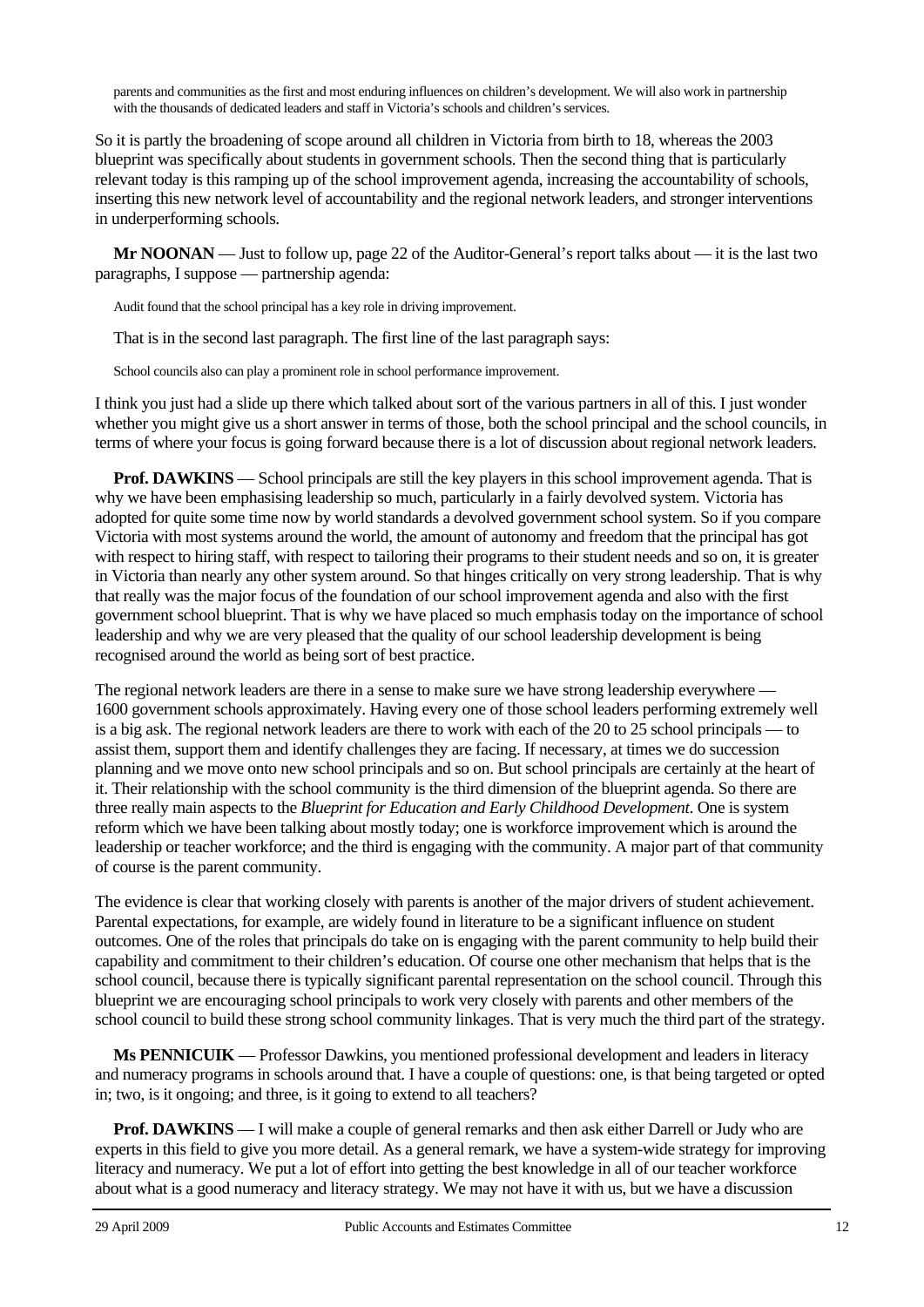paper on literacy and numeracy teaching, which identifies what good quality literacy and numeracy teaching is and which we would be more than happy to send you. That is something that is made available to our whole workforce.

For our regional network leaders, we ensure that they are up to date with world best practice. One of the experts we are using in our literacy and numeracy strategy is a lady called Diane Snowball, who comes from Victoria but who then went and worked in New York on their school improvement agenda and developed a worldwide reputation for her capability in driving literacy and numeracy. She has come back to Victoria now. She is working with our western region but she has also been working with all our regional network leaders to promote their knowledge of literacy and numeracy and they in turn have been working with all their school principals. So there is that system-wide approach, and then we have a targeted overlay on that, with our literacy and numeracy coaches, where we use specialists to advise and assist teachers of literacy and numeracy where the need is greatest. So that is a kind of an overview. I might ask Darrell or Judy to add to those observations.

**Mr FRASER** — Just a particular example: \$22.1 million over three years was provided to us to employ 45 literacy coaches and also 16 Koori literacy coaches. They work in schools where there are significant performance issues around what those children are achieving in P–10, so it is targeted. We identify the schools with the worst literacy outcomes and then work very closely with teachers responsible for those children. The Koori literacy coaches work in schools where there are more than 20 Koori children. As of November 2008, those coaches were working in about 200 schools, coaching 532 individual teachers and working across about 11 000 students, out of a total population of 540 000 students in government schools. So it has been very targeted, very specific. In fact I think we are going to finetune it more as we move forward, so that the effort is even more concentrated for those students and teachers who need support.

**Ms HUPPERT** — In your response to your Auditor-General's report and also in your presentation you talked about the  $E^5$ , is it, instructional model? I was wondering when you said that what difference is that going to make and is that going to require retraining of teachers to follow that particular model?

**Prof. DAWKINS** — Just taking you back to the slide on the  $E^5$  — engage, explore, explain, elaborate, evaluate — this is based on some work in the biological sciences but it is generalisable across all areas of teaching, discipline areas but also all levels of schooling and further education. As I mentioned earlier, the  $E<sup>5</sup>$ materials that we have developed go through each of those aspects of good classroom practice and identify the capabilities that the teachers need to do each of those things and also some indicators of their performance in being able to do that. We are designing professional development to support all this. Judy Petch is leading that work, under Darrell's supervision, so I might get you to just elaborate on this.

**Mr FRASER** — I will have a go and then hand over to Judy. The need for the instructional model was identified at the Melbourne Big Day Out, where we bring all Victorian principals into the convention centre and work with them over the course of a day. Our Ministers and the Secretary talk to them about the system, the imperatives of the system and the work of the system. We forecast that we were going to explore the development of an instructional model. I think 94 per cent of principals who participated in that then said that they needed guidance on how to host conversations around what high-quality practice looks like.

It is a piece of work which was initiated over two years ago, as Peter said, based on work initially undertaken by Biological Sciences Curriculum Study, which was an American piece of work. All we took was the construct, the five Es. It is a simple mathematical model which people can actually remember. The challenge was then to actually elaborate what that model meant and how it translated into what highly effective practitioners do. We launched it about two weeks ago. Minister Pike launched it in front of 200 educators. It is something which the workforce has been waiting for eagerly. Judy actually led the research into how this model could be constructed and led the expert groups who contributed to the final formulation of the model.

**Ms PETCH** — I think one of the things that we learnt through the development of the leadership framework was that you actually have to show people how they can get better at what they do. Then if you define the capabilities that people need to develop, you can target all your resources very effectively and you can align all your professional learning and you can hold providers who deliver those programs to account, so you are developing the capabilities that you believe are going to have the greatest impact, on both performance and student learning. That was the premise that we used in terms of this instruction model.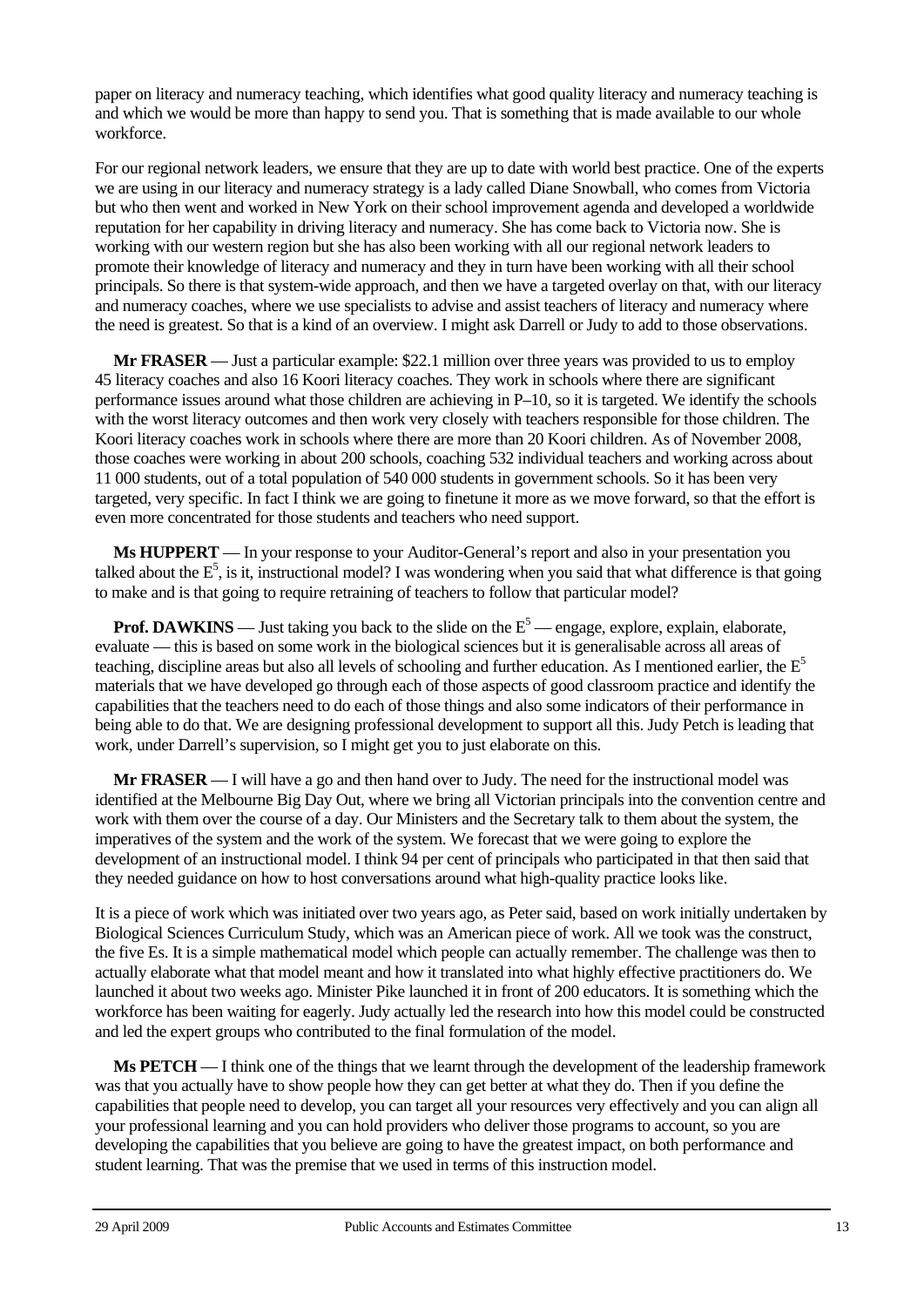I think the other driving force was that the evidence base tells us that the greatest variability within schools is between teachers across classrooms, rather than between schools. So, in constructing the model, we had to find a way of being able to define those capabilities that teachers needed to develop what would have the greatest impact on increasing the intellectual demand of the learning in the classroom with students. What we have been able to do is develop profiles that explain from novice to expert what it actually looks like to increase your proficiency as a teacher and what it means for the type of interactions that you engage in with students in the classroom. One of the probably most significant things that will come out of this is that we will now be able to align all the teacher performance and development plans, asking them to self-assess their capacity against this framework, so that they can target their professional learning as well as achieving in terms of their own individual goals but also the school's priorities. We can also influence the professional learning strategy that is enacted in any one school, because schools can determine across all their staff where they are not doing well, so that they are able to target that professional learning.

The other thing we are able to do is to enhance the performance and development culture framework by demonstrating to school leaders what it actually looks like if you have a common view of practice. If people are actually talking about the same things, you can have a pretty rich conversation in a school about those areas you need to improve on.

**Mr FRASER** — There is just one other thing: I think the international evidence has pointed us in one direction for some time. We have reached agreement that basically in the system there are only three ways we can actually improve what students learn. The first way is to increase the knowledge base of our practitioners, our workforce. This is a deliberate strategy to enhance what they know about their practice.

The second way is to increase the quality and intellectual rigour of the content they engage with. You might be aware there is a major project for government, ultranet, which is to create the virtual classroom and create a mechanism through which teachers across the entire state can share high-quality content and learn from what good practitioners do.

The third way is to change the role of students so that it is not only the teachers doing the work, but the students accepting some responsibility and agency for their learning and progress. That would mean we would have a workforce that actually understands that and is prepared to actually engage with us in lifting understanding.

**Ms HUPPERT** — Will you be doing professional development programs to go with that model, or will it be basically a self-assessment type of thing at the school level?

**Ms PETCH** — One of the things we will do moving forward is that any of the professional learning programs that are tendered out will have to be built around the capabilities we have defined in that model. From next year the teacher professional learning leave initiative will operate, which enables teachers to apply for up to 20 days release. One of the conditions of that teacher professional leave will be that it has to link the five-tier instructional model with the leave. That can be at an individual or team level within a school, across schools or across the network.

**Mr DALLA-RIVA** — In respect of the executive summary of the report, in the second paragraph on page 3 it talks about the blueprint. I gather that is the first blueprint — the alleged reforms in 2003 — the focus of which was to elevate:

the role and responsibilities of senior education officers (SEOs) …describing them as key change agents.

And that:

the capabilities of professional development needs of SEOs have only recently been assessed.

I understand these positions have been scrapped; is that right?

**Prof. DAWKINS** — The positions were spilled and replaced by regional network leaders. Some of the previous SEOs have been successfully getting jobs as regional network leaders.

**Mr DALLA-RIVA** — Yes, so there has been a re-badging. Given that there are now regional network leaders (RNLs), who have now replaced the SEOs, what guarantees do we have that there will be an improvement in terms of the concerns that were raised in the Auditor-General's report? I know you touched on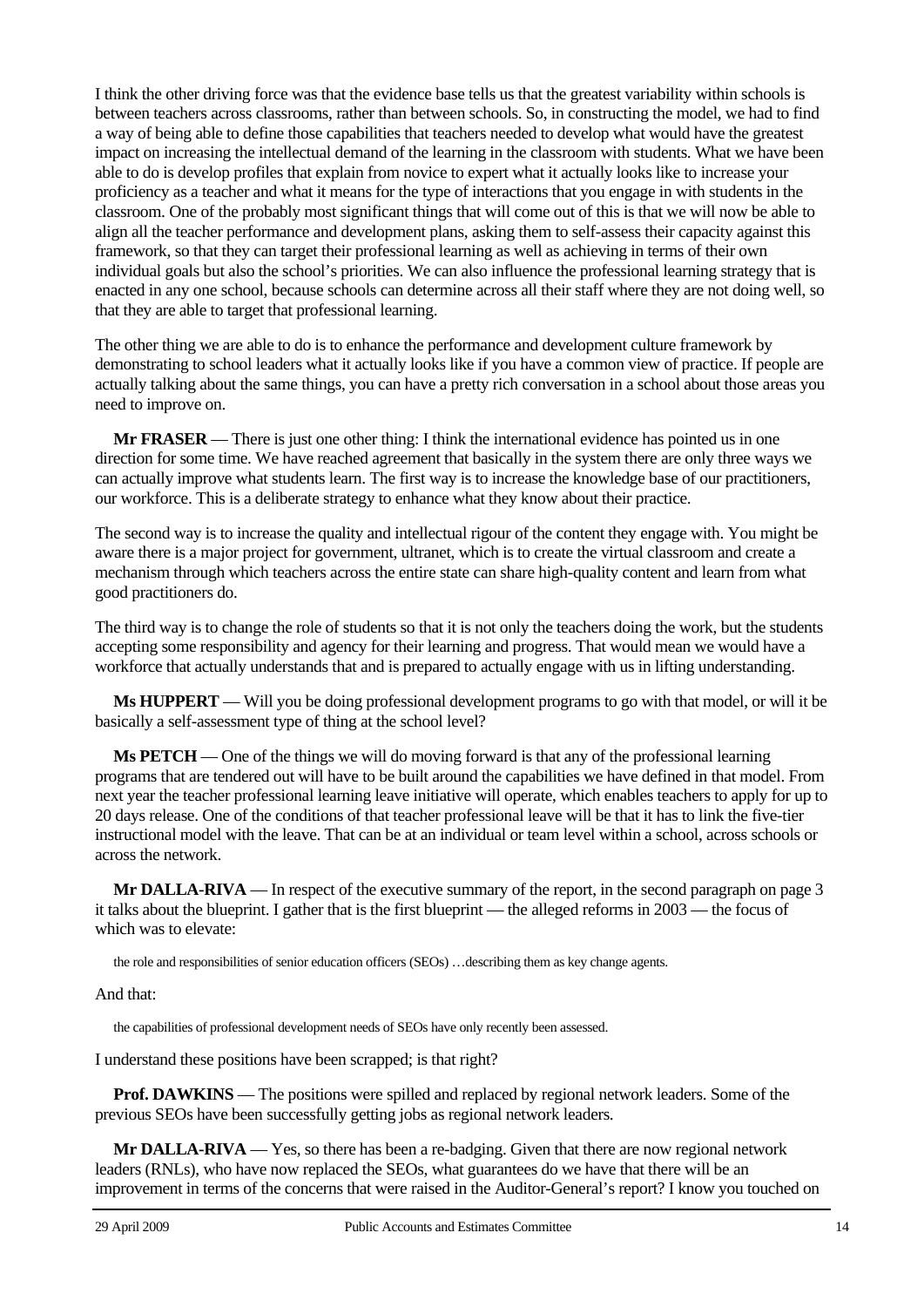it before, Mr Fraser, in relation to some of the roles, but is there a document, a presentation or something you could provide — perhaps you could take this on notice — as to exactly what the roles are, what the KPIs are and what you are expecting them to achieve?

I know you have the frameworks, and I have seen reference to them in the document here, but it is sparse. A comment made today by Alison Smith, director of performance audit from the Victorian Auditor-General's office, was just concerned and — I am not trying to quote it — thought some of the response was generalised and not detailed as to how you expected to achieve those outcomes.

I am just worried, and I guess the context of my question is that you have re-badged them, but are we going to have the same problems as those the Auditor-General identified regarding the SEOs? Perhaps you can take it on notice, and maybe just provide a bit of an overview as to how you expect those roles to be undertaken.

**Prof. DAWKINS** — We will certainly provide you with more detail about the RNLs. I will make a few preparatory remarks and then ask Darrell to elaborate, because he actually oversaw the process of recruiting all these regional network leaders. I must say I think the quality of the regional network leaders is outstanding in terms of their professional knowledge. But Darrell could elaborate on that. I think it was more than a re-badging; it changed in a number of ways. One was that we now have more regional network leaders than we had SEOs. That means there are fewer schools that they each have to deal with, so that each school can get more attention.

**Mr DALLA-RIVA** — There were 40 schools per SEO. What is it now?

**Prof. DAWKINS** — It is about 22 on average. The second point is that what we were progressively doing with the SEOs was getting them more and more focused on school improvement. With regional network leaders this is very much their primary focus. We are doing an extensive amount of professional development to keep them at best-practice knowledge about school improvement development agenda. Darrell, who recruited them, can talk about that process. Some of the SEOs who were amongst our better performers in terms of school improvement knowledge got positions, but we have also attracted a number of other very good people into these roles.

**Mr FRASER** — We had about 46 SEOs, and they had on average 36 schools. Clearly that was too many schools to manage an improvement effort for. There were also some legacy issues. These people have actually been appointed at a different time, with a different agenda. A lot of their work was managing issues the schools confronted rather than managing the improvement effort.

We hosted a statewide selection process. There were over 127 applicants for these 70 positions. We set up three panels. Each panel had three regional directors on it and a central office person like Judy Petch, who was on one of the three panels. The panels were moderated every day, so that we actually had a shared understanding of the type of person we were trying to identify to lead the improvement effort in the 22 schools they would each be responsible for. We were very confident at the end of that process that we had identified, I think, 61 people who had the skill base and the necessary knowledge base or the potential to actually undertake this work in a sophisticated way. We subsequently filled the remaining nine positions on a temporary basis, so we had a cohort to work with. Our first task was to make very explicit what their work was. So it was not only putting these regional network leaders into place, but was actually working with the regional directors to actually remove — and our minister, Minister Pike, was very explicit about this — work that SEOs used to do that she did not want the regional network leaders to do. So there was a restructure within the regional office to deal with some of the issues which sort of confounded SEOs in the past — the parenting process, getting smarter business processes to allow these people to concentrate on school improvement.

We also put in a structure where we had three assistant regional directors — one to take care of early childhood, one to manage the operations and one for school improvements — so a dedicated senior person within each office to manage the work of RNLs. Since their appointment, we have conducted four professional learning activities of three to two days — one was three days. The first was a forum hosted by Michael Fulham, who is an international expert on change management. We ran a series of seminars and workshops around that. We spent a day with Diane Snowball, who was teaching them how to identify high-quality literacy practices in schools, so they knew what to look for when they went into schools. We did a session with Patrick Griffin on assessment and the use of data for assessment. There are 129 people currently enrolled in a Harvard online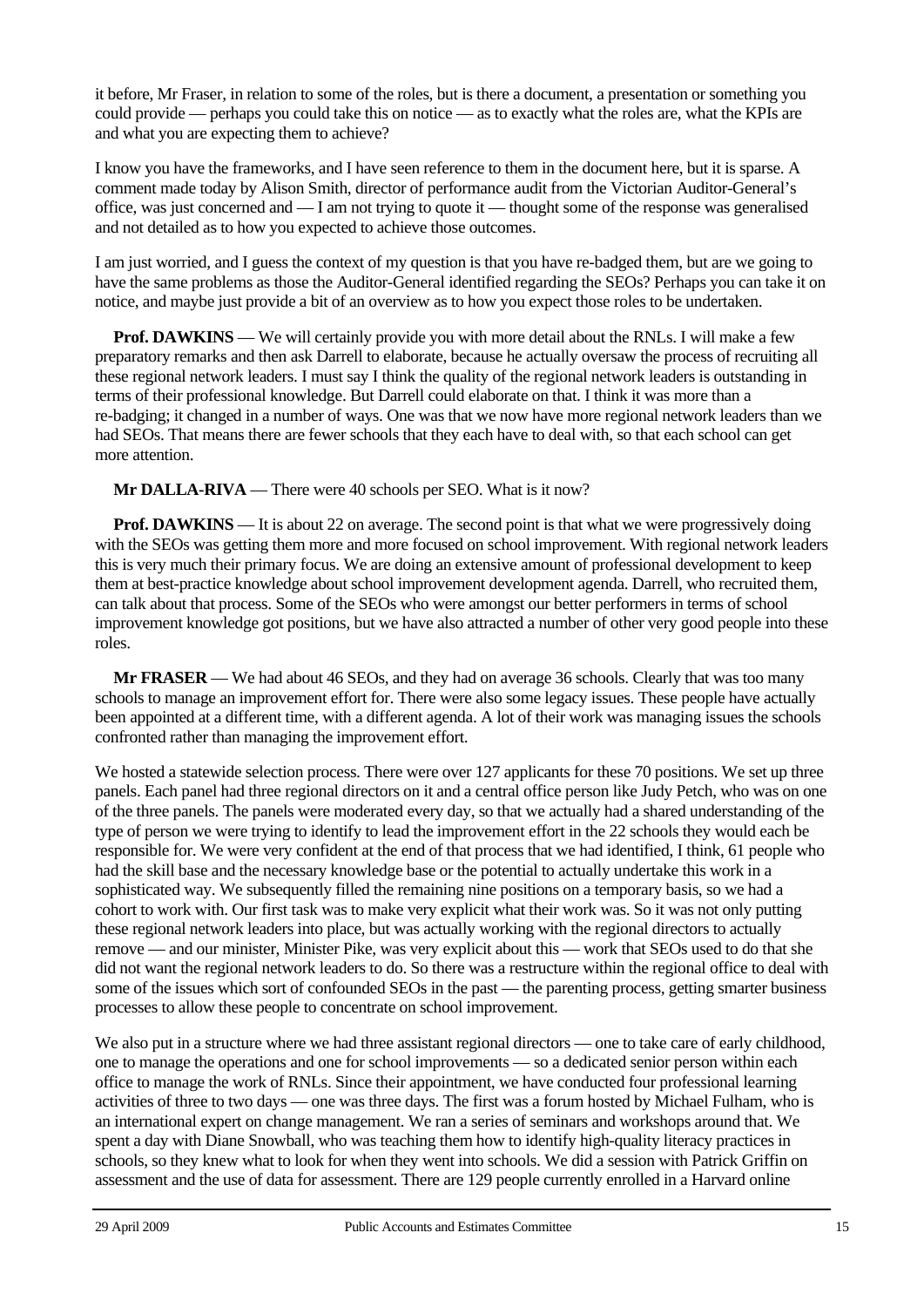course called Data Wise. This is on how you use data to intervene in instructional practice — that is, every RNL, every assistant regional director, every regional director and about 10 from central office. This course is run over three months. There have been six modules we have completed, and we will have all finished the last module at the end of this week.

So to your point, we could have got more of the same. And Professor Richard Elmore from Harvard University, who is the expert we have been working with over four years, identified the challenges and risks associated with this move. He said we had to transfer agency away from the centre of the region to a smaller unit. We had to have RNLs, but he said there were risks associated with it. They could go feral. They could actually get out into the sector and try to create 70 regions and run little enterprises which were not related to the core agenda. His challenge to us is to make sure that we manage their work and make sure that we provide them with professional development opportunities so they have the skills to be able to undertake the tasks that the Minister had asked them to undertake.

You identify it as a real challenge, and we are at the very early stages of this. But we cannot help but be impressed by the quality of the work that they have undertaken at this point in time. Every regional network has actually interrogated the performance in a very sophisticated way across all the data sets and come up with a series of improvement strategies so that we can take advantage of the new state government money as well as the federal money, and sophisticated interventions over periods of three, four and five years, to actually deal with the performance issues.

**Mr DALLA-RIVA** — You are intending to have an assessment process at some point?

**The CHAIR** — And evaluate; I hope so.

**Mr DALLA-RIVA** — I do not want the spin from Labor, I just want the documents. Are you intending to have an assessment process as part of the RNL so that, for example, you do not get this problem down the track because there is an assessment done?

**Mr FRASER** — Their performance has been monitored sort of on a quarterly basis. So every regional network has an annual implementation plan, a three-year strategic plan. Within those plans it represents the performance improvements that they are seeking from the schools they are responsible for. So you have to be reassured by that. For any school with issues related to literacy or numeracy, I can guarantee that in that school's annual implementation plan and strategic plan, those literacy issues have been identified and strategies have been put in place to address them. That is cumulated and aggregated up to the regional network level, and that regional network leader has a responsibility to deploy the resources to assist the school to respond to those performance challenges and report on progress — and if progress is not evident, challenge the strategy they have put in place and come up with an alternate strategy. We understand we are in receipt of significant resources, resources we have not really had access to, of this scale, in the past, and we want to make sure that they deliver real improvement for every child in a Victorian government school.

**The CHAIR** — In areas where you have got challenged schools, you have got proportionately more regional network directors, have you, with a smaller cohort of schools? It is all right in my area; we have got very good schools.

**Mr FRASER** — There are a whole lot of factors taken into account.

**The CHAIR** — Do some of them have 15 schools rather than 20?

**Mr FRASER** — Geographic dispersal is a major issue up in country Victoria, and the distance they have to travel to get to schools.

# **The CHAIR** — Okay.

**Mr FRASER** — The distance they had to travel to get to schools was a factor we took into account. So you might have, up in the Grampians, a network with 17 schools, yes. The degree of challenge in the west — so we allocate an additional regional network leader, because to actually put 23 schools on average into each of those meant that we were going to limit their capacity to improve. In growth corridors, we knew there would be a dozen new schools out in the Cardinia growth corridor, so we took that into account. We had 70 to allocate, and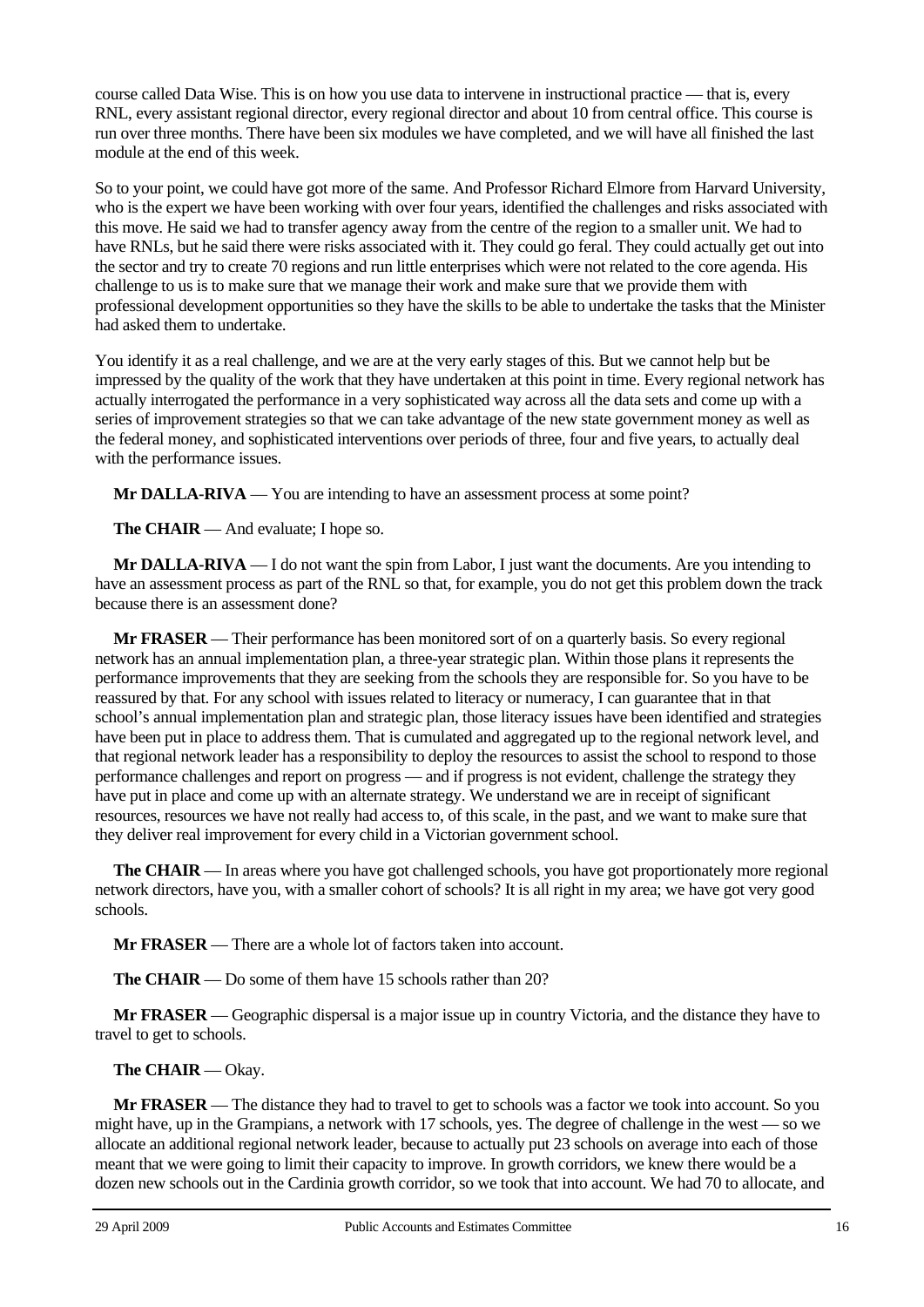each regional director put the case for more than 70, and probably a legitimate case. But we said that was adequate to the task at this point in time.

**The CHAIR** — All right. I am sure it comes out in the evaluation.

**Mr SCOTT** — I noted on page 7 of the report that the Organisation for Economic Cooperation and Development has selected Victoria as a case study in leadership. I noted the deputy chair's comments about it. But on a more serious level, I would be interested to know why the OECD selected Victoria.

**Prof. DAWKINS** — Yes. This report, which I have tabled, was the outcome of a process whereby the OECD had a team of people to analyse what the best practice leadership programs were. By the time they came to doing it, the reputation for our leadership programs was very strong internationally. So they sort of it drew up a short list of possible systems to look at, of which ours was one. Darrell Fraser and his team put together some information about our leadership programs, and that led to them choosing Victoria, and then of course they explained in their report why, after they had done a lot of interrogation, they thought we were a good example of best practice. Darrell, would you like to add to that?

**Mr FRASER** — It was a reputational issue. The executive director of the Centre for Strategic Education indicated to the OECD that if they were looking for jurisdictions to come into, they should consider Victoria. They chose Austria, Finland, Belgium, United Kingdom and came directly to Victoria after we actually packaged up and described what we had been doing over the last three and a half to four years. They made direct contact with us, said they were coming for a case study and it was quite rigorous. You might look at the 50 page report. We have copies for you; we knew you would all be interested in reading this overnight, and we brought a few hundred copies just in case.

**Mr WELLS** — It is a coincidence! When they ask a question, you have documentation. When we ask a question, you do not have any documentation. I find that ironic.

**The CHAIR** — Ignore the comment.

**Mr FRASER** — Perhaps the question you asked had not been in receipt of such a detailed study from the OECD.

**Mr WELLS** — Maybe, yes. We will not hold our breath.

**Mr SCOTT** — Just as a follow-up, what in your view is the link between leadership and school performance?

**Prof. DAWKINS** — Darrell is a former school principal himself and can talk from direct experience but as I was saying earlier, particularly in a devolved system, the quality of performance of a school hinges critically on its leadership. There is a lot of empirical evidence that even in less developed systems it is one of the major drivers of school performance. Judy or Darrell, would you like to add to that?

**Mr FRASER** — Professor Ken Leithwood was commissioned by the Wallace Foundation in America to do a major study on those factors that actually impact on school performance. He was given the commission to look at leadership right across the world, and one of the conclusions he drew was that there was no evidence of a school improving in the presence of weak leadership.

It does not matter where you look, the capacity for a school to improve without that leadership element is almost non-existent from the research that he undertook in the jurisdictions he evaluated. So there is a pretty strong evidence base around it, and our direct experience, working very closely with a large number of schools in our system where there are performance issues, would indicate that to be the case. The figures if I remember correctly, Judy, in the performance of development schools that have not been accredited — there are about 100?

**Ms PETCH** — One hundred and eight.

**Mr FRASER** — One hundred and eight. I think 68 of those schools that did not get over the accreditation bar in the time line had major changes in leadership over that time. Some of them had three, four or five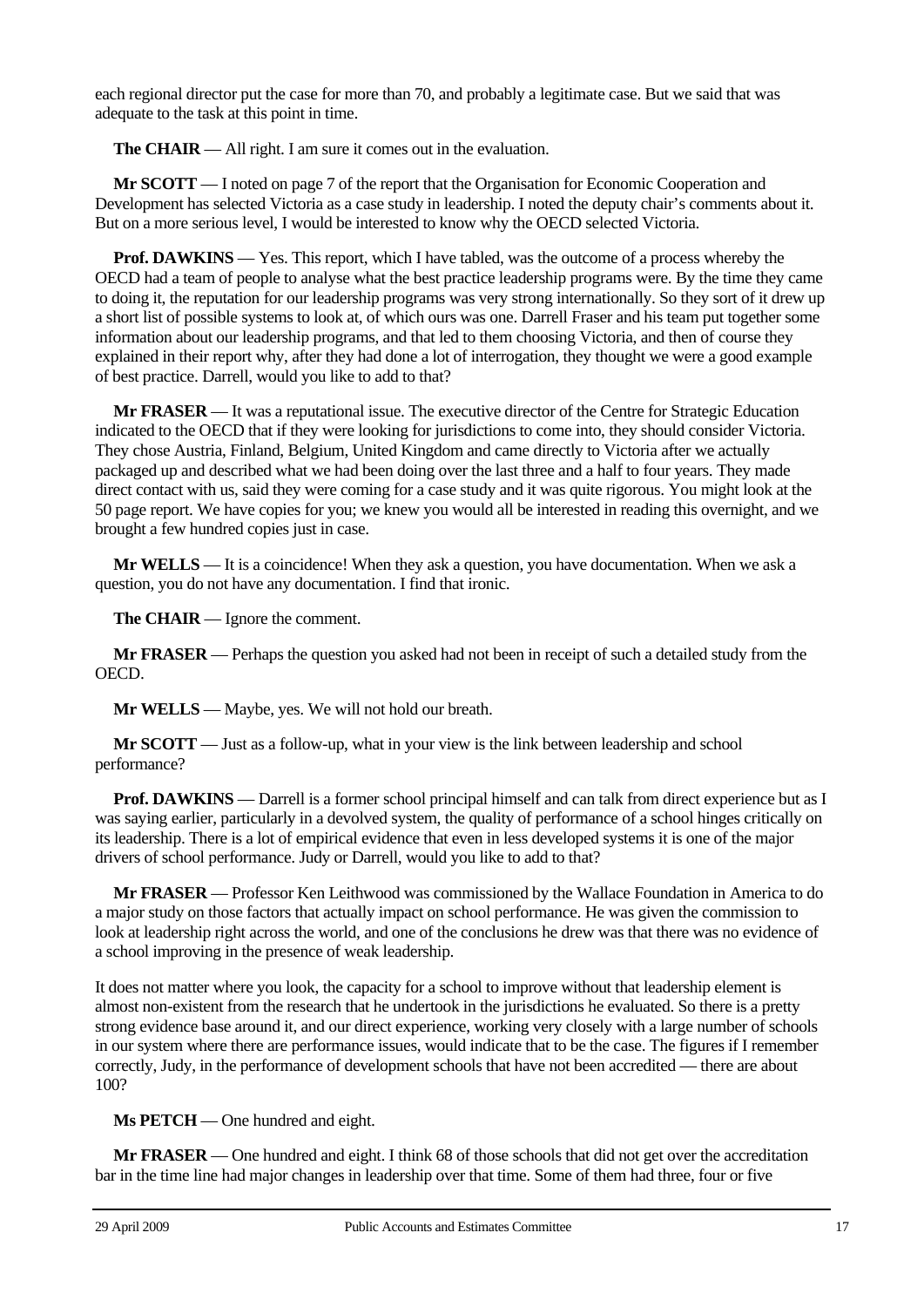principals, so it is such a fundamental issue in terms of performance of schools. Schools are not alone, of course. Some of the private sector organisations suffer from lack of good leadership, as we know.

**The CHAIR** — Thank you for that. You have mentioned several times the things with the commonwealth and COAG process. Of course now we have the BER — Building the Education Revolution. How is that going to link in with this system improvement that you are looking at?

**Prof. DAWKINS** — On the Building the Education Revolution, as you know the Commonwealth Government has committed about \$14.7 billion over three years to Australian schools through the Building the Education Revolution program. There are three parts to this program: one is called the National School Pride program, which is for maintenance and smaller projects; then there is the primary schools program, Primary Schools for the 21st Century, which is the major investment in Building the Education Revolution; and then there is the science and language laboratories in secondary schools. There are those three parts to the program, the biggest part being the primary schools program. What that means is that all our primary schools in Victoria will get a significant investment in their infrastructure, and as I mentioned earlier in our regeneration agenda, infrastructure is one of the ingredients if you are trying to boost the quality of education in a school. Improving the infrastructure is one thing that can be a significant stimulus.

It cannot do it on its own; it needs to be complemented with strong leadership, strong teacher quality — the things that we have been talking about today. But where it can be complemented with significant infrastructure improvement with things like library facilities, more flexible learning areas that accommodate more progressive teaching practices — that can play a very significant role. So that investment, through the Building the Education Revolution, along with the major investment through COAG in teacher quality and in low SES school communities and the other COAG program in literacy and numeracy will between them, invested wisely — and we are confident we can do that — make a significant difference to outcomes in our schools.

**The CHAIR** — Thank you. A final question?

**Mr WELLS** — I would like to refer to recommendation 4.2 on page 5 where it says the Auditor-General recommended that:

The department investigate additional strategies to sustain support for schools with student outcomes below expected levels, including the feasibility of extending the provision of targeted funding and intensive regional office support for a period of at least two to three years.

Has the period for targeted funding and intensive regional office support been extended by another three years and, if so, when does the funding finish?

**Prof. DAWKINS** — We certainly are of the view that to make a significant difference to educational outcomes, you need a sustained investment over a period of at least this length. In planning the investment of a current injection that I have been just talking about coming through, both the Blueprint and the COAG money, we are talking about investments of 2, 3 and often 4 years and it is over that period of time that we expect to see significant improvements in outcomes. Have you anything to add to that, Darrell?

**Mr WELLS** — So the funding is up until which year?

**Prof. DAWKINS** — The COAG money is for a four-year period, yes.

**Mr WELLS** — Which finishes when?

**Prof. DAWKINS** — It will be starting in the second half of this year and proceeding — —

**Mr WELLS** — For another four years?

**Prof. DAWKINS** — Yes, for four financial years.

**Mr RICH-PHILLIPS** — Does that allow ongoing funding for particular schools, though, beyond the 12-month window?

**Prof. DAWKINS** — There are these three programs — this is from the COAG manual: one is on teacher quality, one on low SES school communities and one on literacy and numeracy. The teacher-quality money can